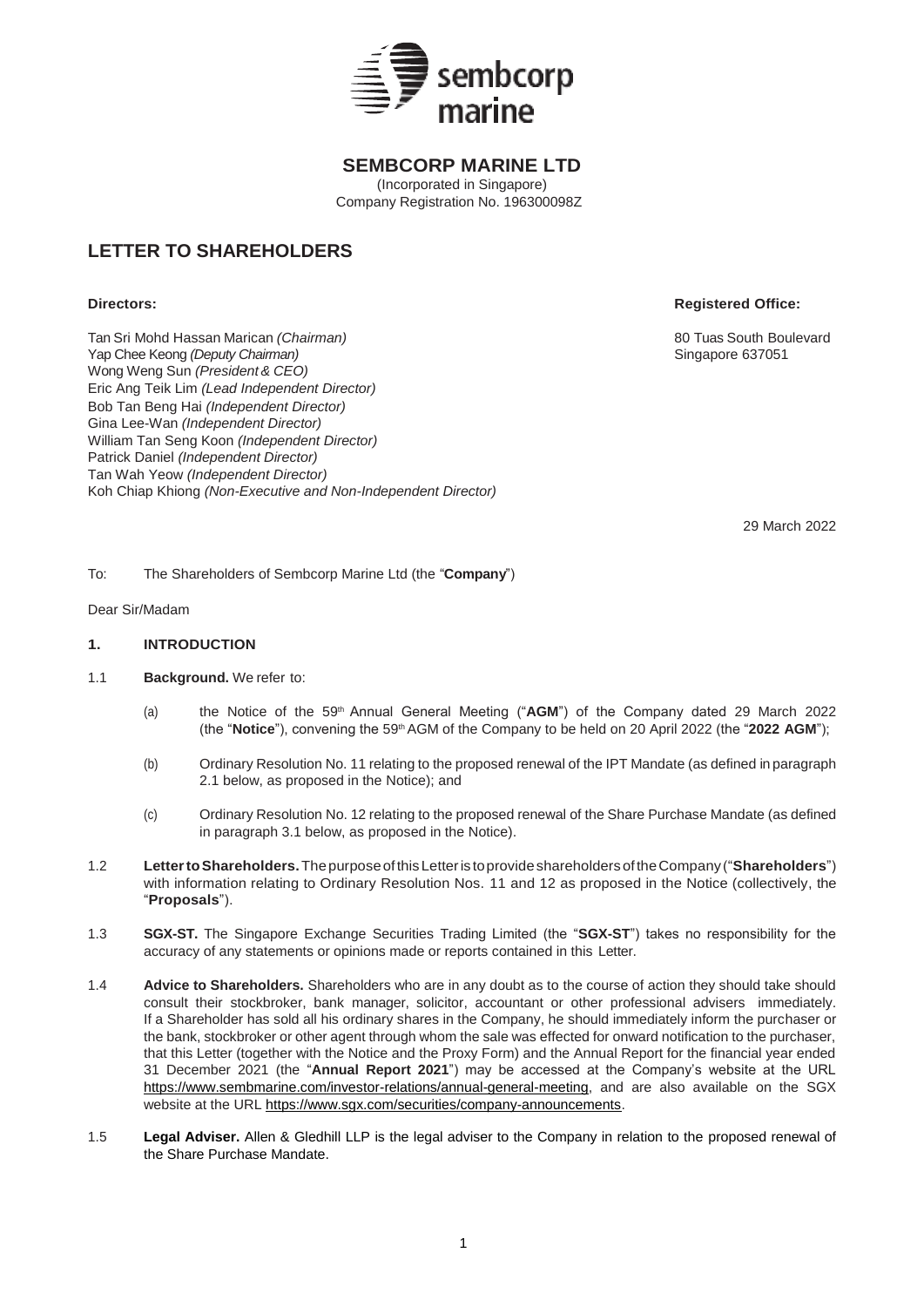## **2. THE PROPOSED RENEWAL OF THE IPT MANDATE**

2.1 **IPT Mandate.** At the AGM of the Company held on 23 April 2021 (the "**2021 AGM**"), Shareholders approved the renewal of a mandate (the "**IPT Mandate**") to enable the Company, its subsidiaries and associated companies that are entities at risk (as that term is used in Chapter 9 of the Listing Manual of the SGX-ST (the "**Listing Manual**")) to enter into certain interested person transactions with the classes of interested persons as set out in the IPT Mandate. Particulars of the IPT Mandate were set out in the Appendix to the Letter to Shareholders dated 31 March 2021 (the "**2021 Letter toShareholders**").

The IPT Mandate was expressed to take effect until the conclusion of the next AGM of the Company, being the 2022 AGM which is scheduled to be held on 20 April 2022. Accordingly, the Directors of the Company (the "**Directors**") propose that the IPT Mandate be renewed at the 2022 AGM, to take effect until the 60<sup>th</sup> AGM of the Company.

- 2.2 **The Appendix.** The IPT Mandate, including the rationale for, and the benefits to, the Company, the review procedures for determining transaction prices and other general information relating to Chapter 9 of the Listing Manual, are set out in the Appendix to this Letter. The particulars of the interested person transactions in respect of which the IPT Mandate is sought to be renewed remain unchanged.
- 2.3 **Audit Committee Statement.** The Audit Committee of the Company, comprising Mr Tan Wah Yeow, Mr Koh Chiap Khiong, Mr William Tan Seng Koon and Mr Patrick Daniel, confirms that:
	- (a) the methods or procedures for determining the transaction prices under the IPT Mandate have not changed since the 2021 AGM; and
	- (b) the methods or procedures referred to in paragraph 2.3(a) above are sufficient to ensure that the transactions will be carried out on normal commercial terms and will not be prejudicial to the interests of the Company and its minority Shareholders.

## **3. THE PROPOSED RENEWAL OF THE SHARE PURCHASE MANDATE**

3.1 **Share Purchase Mandate.** At the 2021 AGM, Shareholders approved the renewal of a mandate (the "**Share Purchase Mandate**") to enable the Company to purchase or otherwise acquire issued ordinary shares of the Company ("**Shares**"). The authority and limitations on the Share Purchase Mandate were set out in the 2021 Letter to Shareholders and Ordinary Resolution No. 10 set out in the Notice of the 2021 AGM.

The Share Purchase Mandate was expressed to take effect on the date of the passing of Ordinary Resolution No. 10 at the 2021 AGM and will expire on the date of the forthcoming 2022 AGM to be held on 20 April 2022. Accordingly, Shareholders' approval is being sought for the renewal of the Share Purchase Mandate at the 2022 AGM.

Listing Rule 883(5) of the Listing Manual specifies that an issuer is required to set out the details of any share buy-back made by the issuer in the previous 12 months (whether market acquisitions or off-market acquisitions in accordance with an equal access scheme), giving the total number of shares purchased, the purchase price per share or the highest and lowest prices paid for the purchases, where relevant, and the total consideration paid for the purchases. As at 8 March 2022 (the "**Latest Practicable Date**"), the Company had purchased or acquired an aggregate of 3,009,600 Shares by way of Market Purchases (as defined in paragraph 3.3.3 below) pursuant to the Share Purchase Mandate renewed and approved by Shareholders at the 2021 AGM. The highest and lowest price paid was S\$0.122 and S\$0.086 per Share respectively and the total consideration paid for all purchases was S\$285,613.20 excluding commission, brokerage and goods and services tax. As at the Latest Practicable Date, the Company had not purchased or acquired any of its Shares by way of Off-Market Purchases pursuant to the Share Purchase Mandate renewed and approved by Shareholders at the 2021 AGM.

- 3.2 **Rationale.** Listing Rule 883(2) of the Listing Manual specifies that an issuer is required to set out the reasons for the proposed share buy-back. The rationale for the Company to undertake the purchase or acquisition of its Shares is as follows:
	- (a) In managing the business of the Company and its subsidiaries (the "**Group**"), Management strives to increase Shareholders' value by improving, *inter alia*, the return on equity of the Group. Share purchase is one of the ways through which the return on equity of the Group may be enhanced.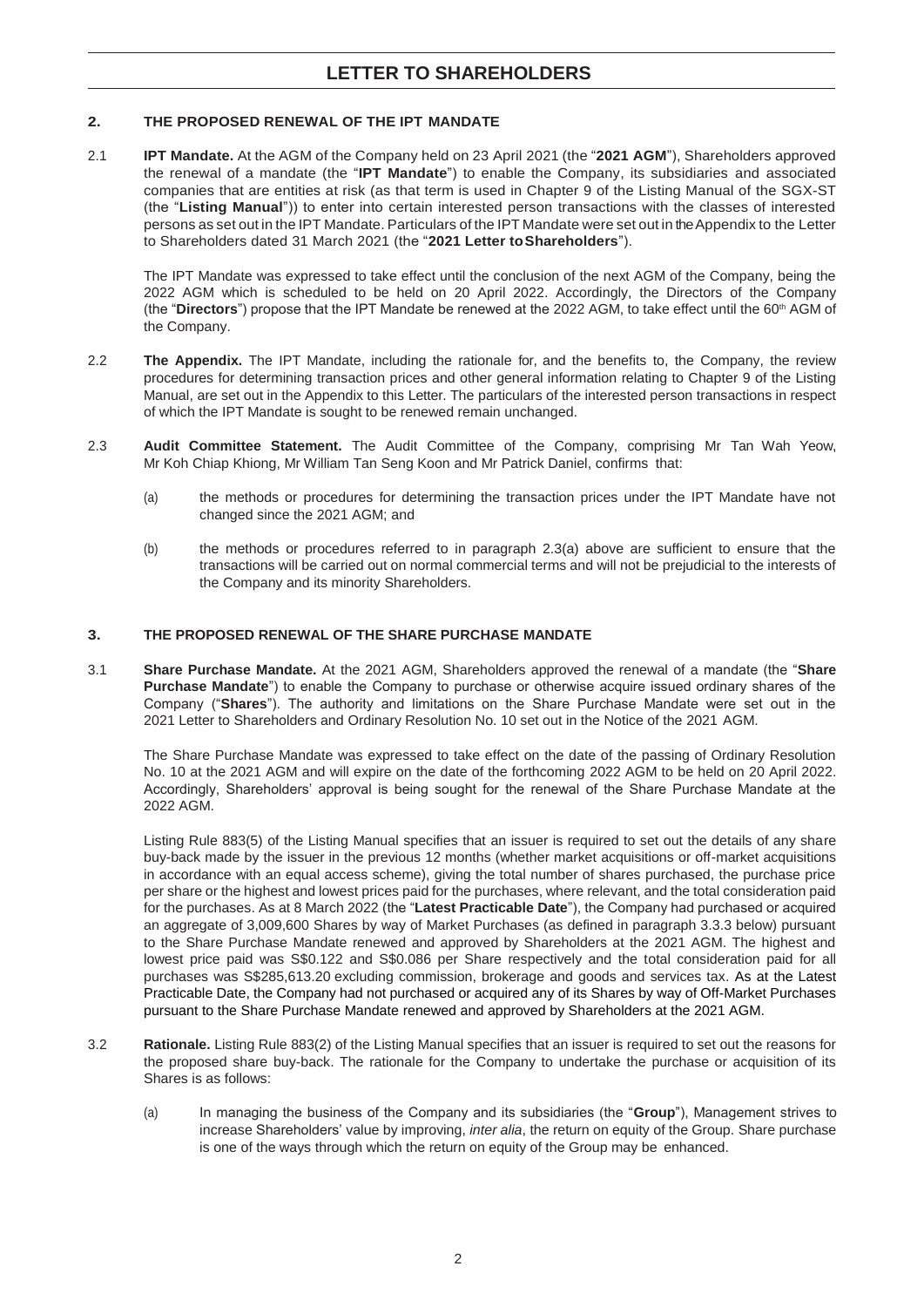- (b) In line with international practice, the Share Purchase Mandate will provide the Company with greater flexibility in managing its capital and maximising returns to its Shareholders. To the extent that the Company has capital and surplus funds which are in excess of its financial needs, taking into account its growth and expansion plans, the Share Purchase Mandate will facilitate the return of excess cash and surplus funds to Shareholders in an expedient, effective and cost-efficient manner.
- (c) A share repurchase programme will also allow Management to effectively manage and minimise the dilution impact (if any) associated with employee share schemes.

Shareholders should note that purchases or acquisitions of Shares pursuant to the Share Purchase Mandate may not be carried out to the full extent authorised and no purchases or acquisitions of Shares would be made in circumstances which would have or may have a material adverse effect on the financial condition of the Group as a whole.

3.3 **Authority and Limits.** The authority and limitations placed on the Share Purchase Mandate, if renewed at the 2022 AGM, are the same as were previously approved by Shareholders at the 2021 AGM. These are summarised below:

## *3.3.1 Maximum Number of Shares*

The total number of Shares which may be purchased or acquired by the Company pursuant to the Share Purchase Mandate is limited to that number of Shares representing not more than 2% of the total number of issued Shares as at the date of the 2022 AGM. Treasury shares and subsidiary holdings (as defined in the Listing Manual<sup>1</sup>) will be disregarded for purposes of computing the 2% limit.

As at the Latest Practicable Date, the Company had 6,223treasury shares and no subsidiary holdings.

Purely for illustrative purposes, on the basis of 31,389,105,375 Shares in issue as at the Latest Practicable Date and disregarding the 6,223 Shares held in treasury as at the Latest Practicable Date, and assuming that on or prior to the 2022 AGM, (i) no further Shares are issued, (ii) no further Shares are purchased or acquired by the Company, and no further Shares purchased or acquired by the Company are held as treasury shares, and (iii) no Shares are held as subsidiary holdings, the purchase or acquisition by the Company of up to the maximum limit of 2% of its issued Shares will result in the purchase or acquisition of 627,781,983 Shares.

#### *3.3.2 Duration of Authority*

Purchases or acquisitions of Shares may be made, at any time and from time to time, on and from the date of the 2022 AGM at which the renewal of the Share Purchase Mandate is approved, up to:

- (a) the date on which the next AGM of the Company is held or required by law to be held;
- (b) the date on which the authority conferred by the Share Purchase Mandate is revoked or varied; or
- (c) the date on which purchases and acquisitions of Shares pursuant to the Share Purchase Mandate are carried out to the full extent mandated,

whichever is the earliest.

-

#### *3.3.3 Manner of Purchases or Acquisitions of Shares*

Purchases or acquisitions of Shares may be made by way of:

- (a) on-market purchases ("**Market Purchases**") transacted on the SGX-ST through the SGX-ST's trading system and/or any other securities exchange on which the Shares may for the time being be listed and quoted through one or more duly licensed stockbrokers appointed by the Company for the purpose; and/or
- (b) off-market purchases ("**Off-Market Purchases**") effected pursuant to an equal access scheme.

<sup>1</sup> "Subsidiary holdings" is defined in the Listing Manual to mean shares referred to in Sections 21(4), 21(4B), 21(6A) and 21(6C) of the Companies Act 1967.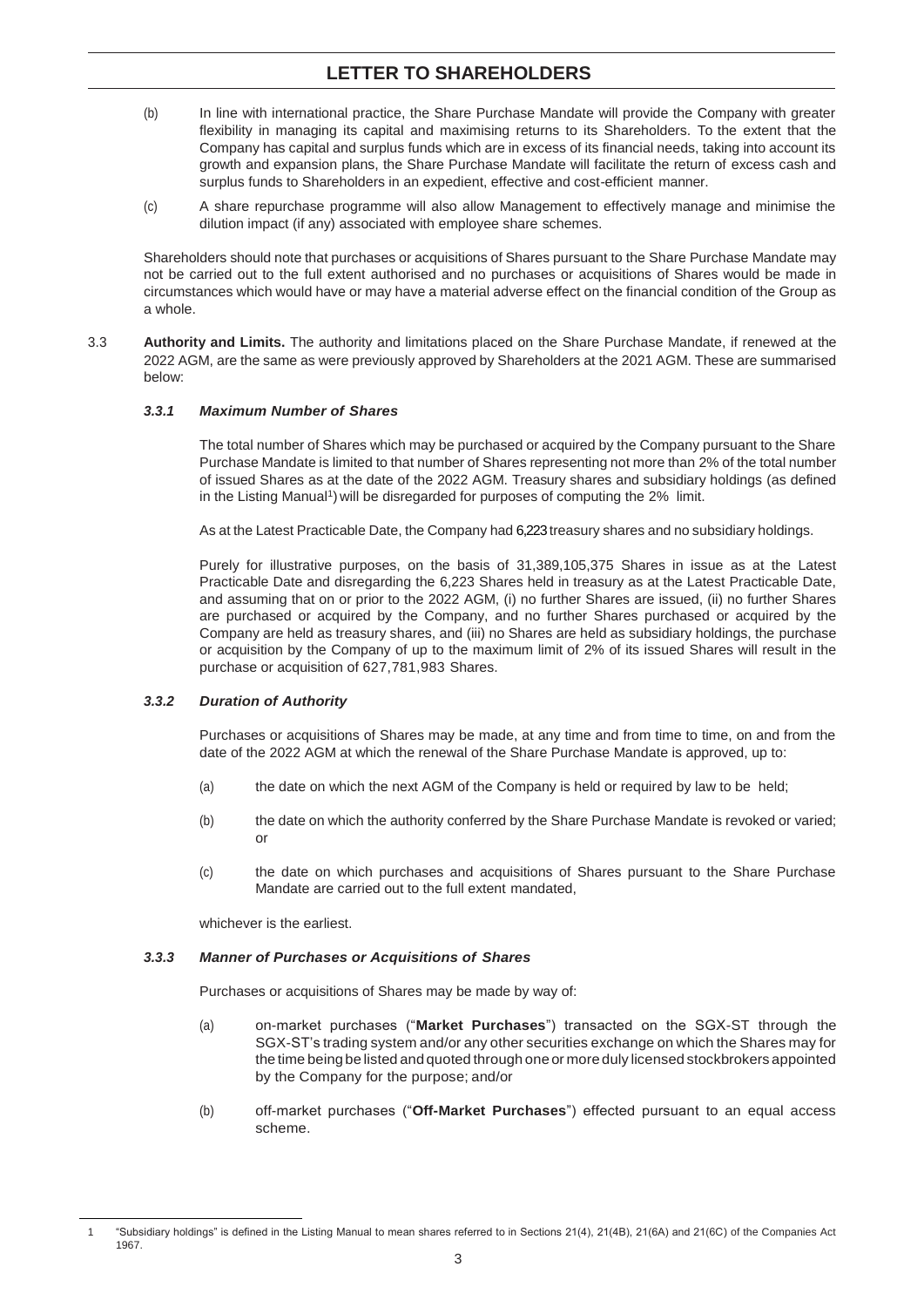The Directors may impose such terms and conditions which are not inconsistent with the Share Purchase Mandate, the Listing Manual, the listing rules of any other securities exchange on which the Shares may for the time being be listed and quoted, and the Companies Act 1967 (the "**Companies Act**") as they consider fit in the interests of the Company in connection with or in relation to any equal access scheme or schemes.

An Off-Market Purchase must, however, satisfy all the following conditions:

- (i) offers for the purchase or acquisition of Shares shall be made to every person who holds Shares to purchase or acquire the same percentage of their Shares;
- (ii) all of those persons shall be given a reasonable opportunity to accept the offers made; and
- (iii) the terms of all the offers shall be the same, except that there shall be disregarded (1) differences in consideration attributable to the fact that offers may relate to Shares with different accrued dividend entitlements and (2) differences in the offers introduced solely to ensure that each person is left with a whole number of Shares.

If the Company wishes to make an Off-Market Purchase in accordance with an equal access scheme, it will issue an offer document containing at least the following information:

- (1) terms and conditions of the offer;
- (2) period and procedures for acceptances; and
- (3) information required under Listing Rules 883(2), (3), (4), (5) and (6) of the Listing Manual.

## *3.3.4 Purchase Price*

The purchase price (excluding brokerage, commission, applicable goods and services tax and other related expenses) to be paid for a Share will be determined by the Directors and must not exceed, in the case of both Market Purchases and Off-Market Purchases, 105% of the Average Closing Price of the Shares, excluding related expenses of the purchase or acquisition.

For the above purposes:

"**Average Closing Price**" means the average of the last dealt prices of a Share for the five consecutive market days on which the Shares are transacted on the SGX-ST or, as the case may be, such other securities exchange on which the Shares are listed and quoted, immediately preceding the date of the Market Purchase by the Company or, as the case may be, the date of the making of the offer pursuant to the Off-Market Purchase, and deemed to be adjusted in accordance with the listing rules of the SGX-ST for any corporate action which occurs during the relevant five-day period and the date of the Market Purchase by the Company or, as the case may be, the date of the making of the offer pursuant to the Off-Market Purchase; and

"**date of the making of the offer**" means the date on which the Company makes an offer for the purchase or acquisition of Shares from holders of Shares, stating therein the relevant terms of the equal access scheme for effecting the Off-Market Purchase.

- 3.4 **Status of Purchased Shares**. Listing Rule 883(6) of the Listing Manual specifies that the issuer is required to set out whether the shares purchased by the issuer will be cancelled or kept as treasury shares. Shares purchased or acquired by the Company are deemed cancelled immediately on purchase or acquisition (and all rights and privileges attached to the Shares will expire on such cancellation) unless such Shares are held by the Company as treasury shares. The total number of issued Shares will be diminished by the number of Shares purchased or acquired by the Company, which are cancelled and are not held as treasury shares.
- 3.5 **Treasury Shares.** Under the Companies Act, Shares purchased or acquired by the Company may be held or dealt with as treasury shares. Some of the provisions on treasury shares under the Companies Act are summarised below:

## *3.5.1 Maximum Holdings*

The number of Shares held as treasury shares<sup>2</sup> cannot at any time exceed 10% of the total number of issued Shares.

<sup>-</sup>2 For these purposes, "treasury shares" shall be read as including shares held by a subsidiary under Sections 21(4B) or 21(6C) of the Companies Act 1967.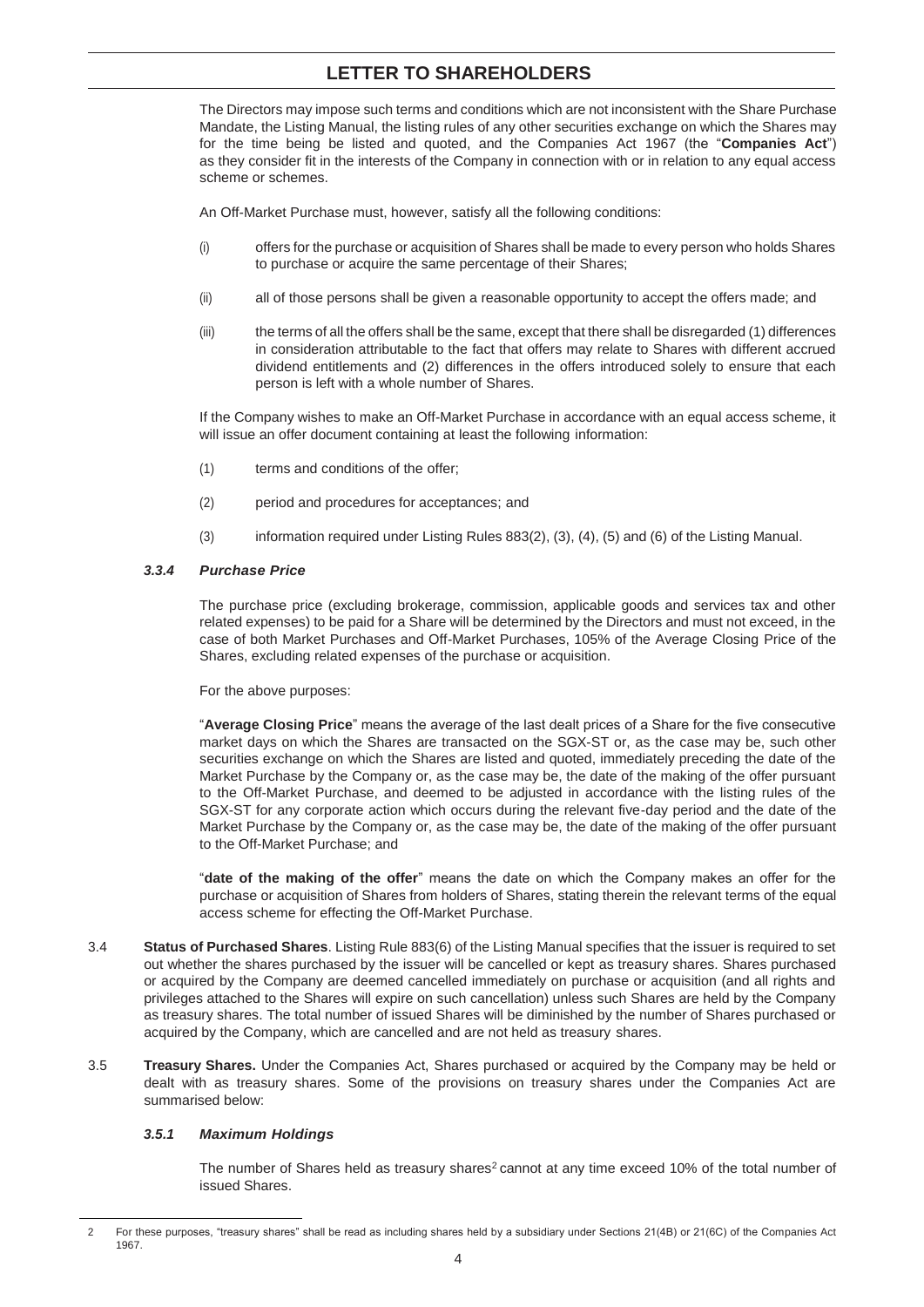## *3.5.2 Voting and Other Rights*

The Company cannot exercise any right in respect of treasury shares. In particular, the Company cannot exercise any right to attend or vote at meetings and for the purposes of the Companies Act, the Company shall be treated as having no right to vote and the treasury shares shall be treated as having no voting rights.

In addition, no dividend may be paid, and no other distribution of the Company's assets may be made, to the Company in respect of treasury shares. However, the allotment of shares as fully paid bonus shares in respect of treasury shares is allowed. A subdivision or consolidation of any treasury share is also allowed so long as the total value of the treasury shares after the subdivision or consolidation is the same as before.

## *3.5.3 Disposal and Cancellation*

Where Shares are held as treasury shares, the Company may at any time but subject always to the Singapore Code on Take-overs and Mergers (the "**Take-over Code**"):

- (a) sell the treasury shares for cash;
- (b) transfer the treasury shares for the purposes of or pursuant to any share scheme, whether for employees, directors or other persons;
- (c) transfer the treasury shares as consideration for the acquisition of shares in or assets of another company or assets of a person;
- (d) cancel the treasury shares; or
- (e) sell, transfer or otherwise use the treasury shares for such other purposes as may be prescribed by the Minister for Finance.

Under Listing Rule 704(28) of the Listing Manual, an immediate announcement must be made of any sale, transfer, cancellation and/or use of treasury shares. Such announcement must include details such as the date of the sale, transfer, cancellation and/or use of such treasury shares, the purpose of such sale, transfer, cancellation and/or use of such treasury shares, the number of treasury shares which have been sold, transferred, cancelled and/or used, the number of treasury shares before and after such sale, transfer, cancellation and/or use, the percentage of the number of treasury shares against the total number of issued shares (of the same class as the treasury shares) which are listed on the SGX-ST before and after such sale, transfer, cancellation and/or use, and the value of the treasury shares if they are used for a sale or transfer, or cancelled.

3.6 **Source of Funds.** The Company may purchase or acquire its own Shares out of capital, as well as from its profits.

The Company intends to use internal and/or external sources of funds to finance the Company's purchase or acquisition of Shares. The Directors do not propose to exercise the Share Purchase Mandate to such extent that it would materially affect the working capital requirements of the Group.

3.7 **Financial Effects.** The financial effects on the Group and the Company arising from purchases or acquisitions of Shares which may be made pursuant to the Share Purchase Mandate will depend on, *inter alia*, whether the Shares are purchased or acquired out of profits and/or capital of the Company, the number of Sharespurchased or acquired, the price paid for such Shares and whether the Shares purchased or acquired are held in treasury or cancelled. The financial effects on the Group and the Company, based on the audited financial statements of the Group and the Company for the financial year ended 31 December 2021, are based on the assumptions set out below.

## *3.7.1 Purchase or Acquisition out of Profits and/or Capital*

Under the Companies Act, purchases or acquisitions of Shares by the Company may be made out of the Company's profits and/or capital so long as the Company is solvent.

Where the consideration paid by the Company for the purchase or acquisition of Shares is made out of profits, such consideration will correspondingly reduce the amount available for the distribution of dividends by the Company.

Where the consideration paid by the Company for the purchase or acquisition of Shares is made out of capital, the amount available for the distribution of dividends by the Company will not be reduced.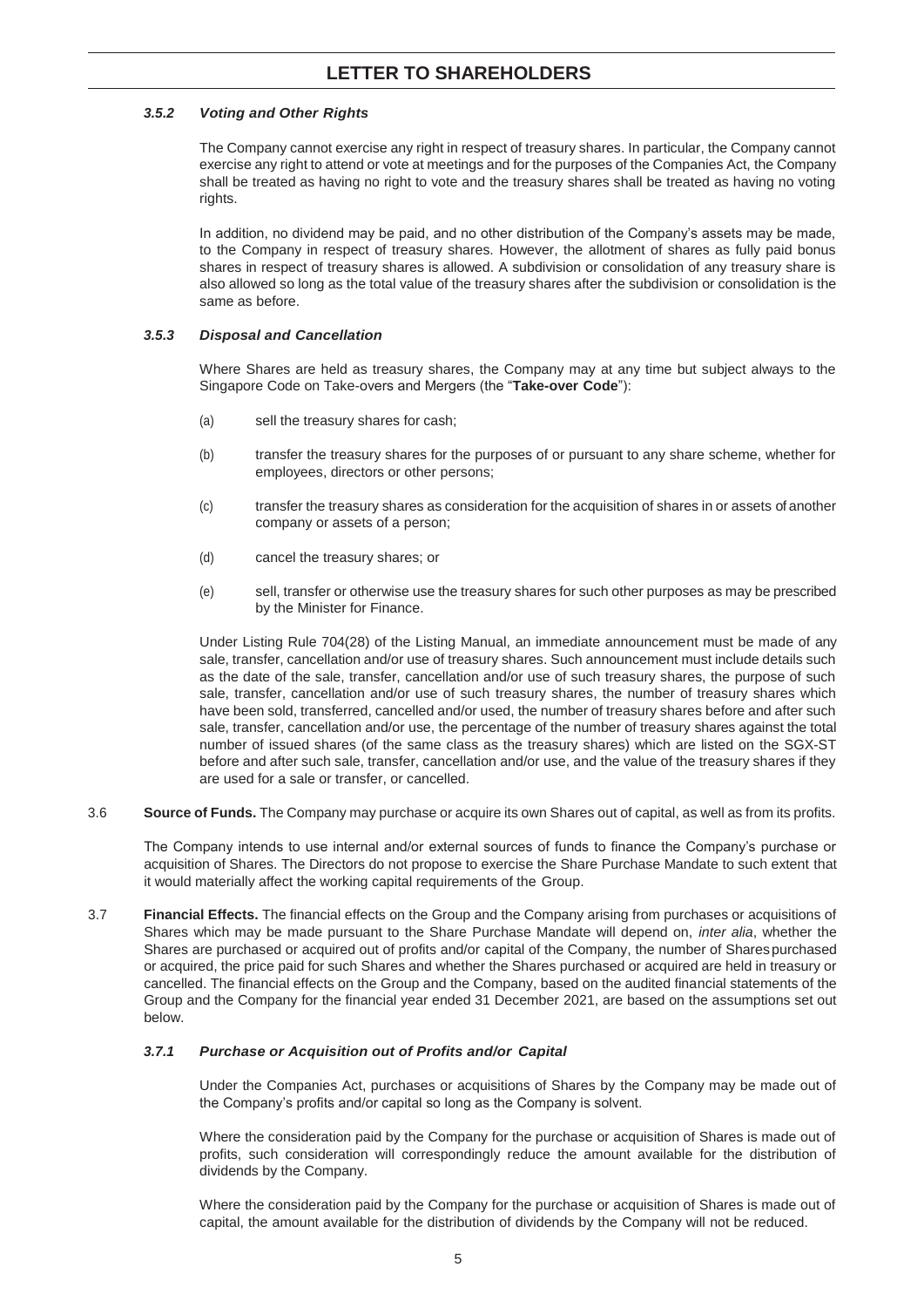## *3.7.2 Number of Shares Purchased or Acquired*

Based on the number of issued and paid-up Shares as at the Latest Practicable Date (excluding the 6,223 Shares held in treasury) and on the assumptions set out in paragraph 3.3.1 above, the purchase by the Company of up to the maximum limit of 2% of its issued Shares will result in the purchase or acquisition of 627,781,983 Shares.

## *3.7.3 Maximum Price Paid for Shares Purchased or Acquired*

In the case of both Market Purchases and Off-Market Purchases by the Company and assuming that the Company purchases or acquires 627,781,983 Shares at the maximum price of S\$0.09 for one Share (being the price equivalent to 105% of the Average Closing Price of the Shares for the five consecutive market days on which the Shares were traded on the SGX-ST immediately preceding the Latest Practicable Date), the maximum amount of funds required for the purchase or acquisition of 627,781,983 Shares is S\$56,500,378.

## *3.7.4 Illustrative Financial Effects*

The financial effects on the Group and the Company arising from purchases or acquisitions of Shares which may be made pursuant to the proposed Share Purchase Mandate will depend on, *inter alia*, whether the purchase or acquisition is made out of profits and/or capital, the aggregate number of Shares purchased or acquired, the consideration paid at the relevant time and whether the Shares purchased or acquired are cancelled or held in treasury.

For illustrative purposes only and on the basis of the assumptions set out in paragraphs 3.7.2 and 3.7.3 above, the financial effects of the purchase or acquisition of Shares by the Company pursuant to the Share Purchase Mandate on the audited financial statements of the Group and the Company for the financial year ended 31 December 2021 are set out below, assuming the purchase or acquisition of 627,781,983 Shares by the Company pursuant to the Share Purchase Mandate by way of Market Purchases or Off-Market Purchases which are held in treasury.

## *Market Purchases or Off-Market Purchases of up to a maximum of 2% and held as treasury shares*

|                                                   | Group                         |                                   | Company                           |                                   |
|---------------------------------------------------|-------------------------------|-----------------------------------|-----------------------------------|-----------------------------------|
|                                                   | <b>Before</b><br><b>Share</b> | After<br><b>Share</b>             | <b>Before</b><br><b>Share</b>     | <b>After</b><br><b>Share</b>      |
|                                                   | <b>Purchase</b><br>S\$'000    | <b>Purchase</b><br><b>S\$'000</b> | <b>Purchase</b><br><b>S\$'000</b> | <b>Purchase</b><br><b>S\$'000</b> |
| Share capital                                     | 4,074,215                     | 4,074,215                         | 4,074,215                         | 4,074,215                         |
| Other reserves                                    | (51,681)                      | (51,681)                          | (22, 947)                         | (22, 947)                         |
| Accumulated profits                               | (21, 256)                     | (21, 256)                         | 1,467,550                         | 1,467,550                         |
|                                                   | 4,001,278                     | 4,001,278                         | 5,518,818                         | 5,518,818                         |
| <b>Treasury shares</b>                            | (1)                           | (56, 501)                         | (1)                               | (56, 501)                         |
|                                                   | 4,001,277                     | 3,944,777                         | 5,518,817                         | 5,462,317                         |
| Non-controlling interests                         | 23,793                        | 23,793                            |                                   |                                   |
| Total equity                                      | 4,025,070                     | 3,968,570                         | 5,518,817                         | 5,462,317                         |
|                                                   |                               |                                   |                                   |                                   |
| <b>NTA</b>                                        | 3,802,858                     | 3,746,358                         | 5,518,684                         | 5,462,184                         |
| <b>Current assets</b>                             | 3,026,037                     | 2,969,537                         | 869,724                           | 813,224                           |
| <b>Current liabilities</b>                        | (2,533,255)                   | (2,533,255)                       | (128, 825)                        | (128, 825)                        |
| Interest-bearing borrowings                       | (3,075,809)                   | (3,075,809)                       | (50,000)                          | (50,000)                          |
| Cash and cash equivalents                         | 1,104,118                     | 1,047,618                         | 734,167                           | 677,667                           |
| Number of issued and paid-up Shares               |                               |                                   |                                   |                                   |
| (excluding treasury shares) ('000) <sup>(1)</sup> | 31,389,099                    | 30,761,317                        | 31,389,099                        | 30,761,317                        |
| <b>Financial Ratios</b>                           |                               |                                   |                                   |                                   |
| Basic EPS (cents)                                 | (6.49)                        | (6.72)                            | (0.35)                            | (0.36)                            |
| NTA per Share (S\$)                               | 0.12                          | 0.12                              | 0.18                              | 0.18                              |
| Net gearing <sup>(2)</sup> (times)                | 0.49                          | 0.51                              |                                   |                                   |
|                                                   |                               |                                   |                                   |                                   |

#### **Notes:**

(1) Excludes 6,223 Shares held as treasury shares and is computed based on 31,389,105,375 Shares in issue as at the Latest Practicable Date.

Net Gearing means the ratio of net borrowings to total equity.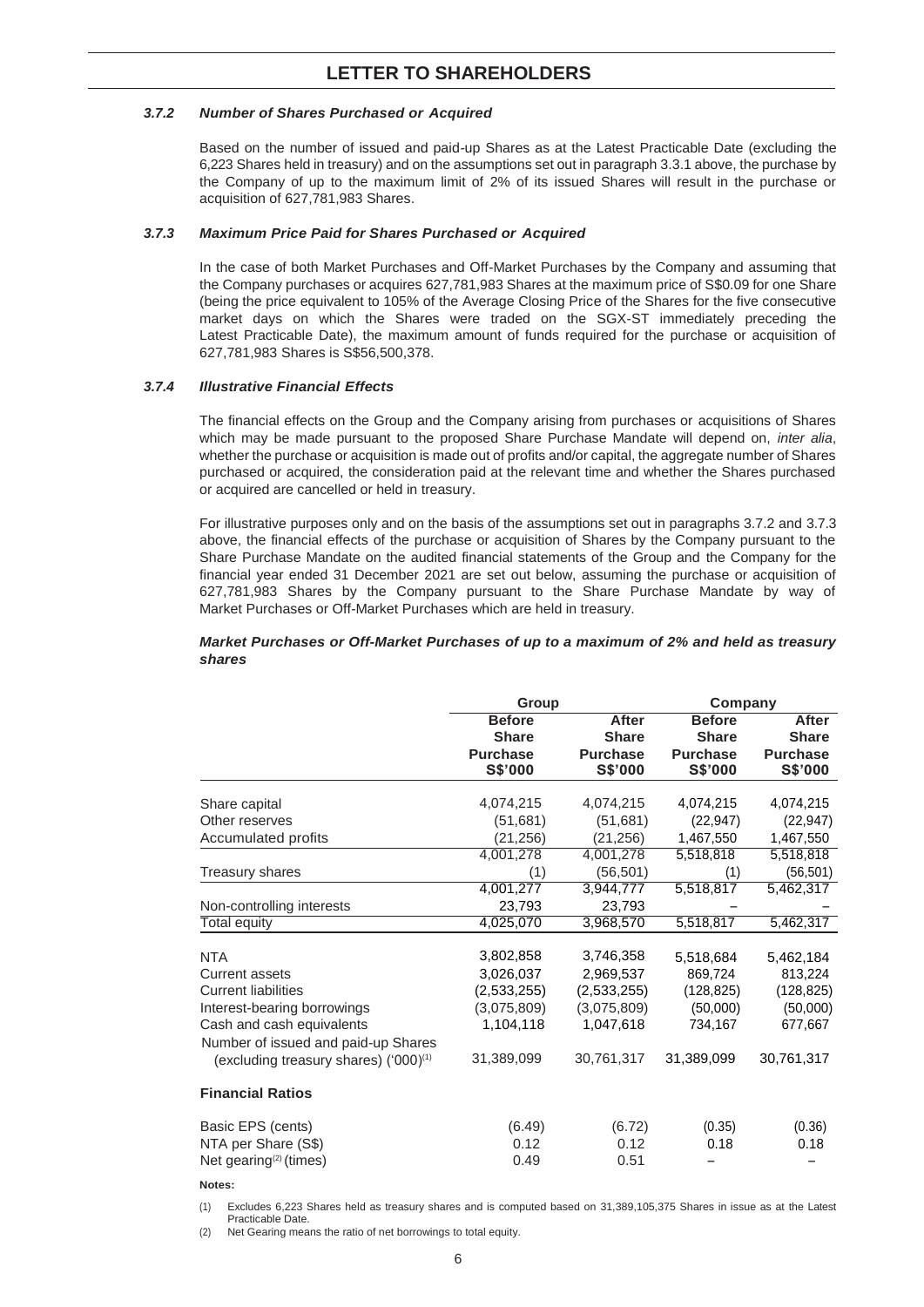**The financial effects set out above are for illustrative purposes only. Although the Share Purchase Mandate would authorise the Company to purchase or acquire up to 2% of the issued Shares (excluding treasury shares and subsidiary holdings), the Company may not necessarily purchase or acquire or be able to purchase or acquire the entire 2% of the issued Shares (excluding treasury shares and subsidiary holdings). In addition, the Company may cancel all or part of the Shares repurchased or hold all or part of the Shares repurchased in treasury.**

3.8 **Listing Status of the Shares.** The Listing Manual requires a listed company to ensure that at least 10% of the total number of issued shares (excluding treasury shares, preference shares and convertible equity securities) in a class that is listed is at all times held by the public. Listing Rule 883(4) of the Listing Manual further specifies that the issuer is required to set out whether the share buy-back, if made, could affect the listing of the issuer's equity securities on the Exchange. As at the Latest Practicable Date, the substantial shareholders of the Company are Startree Investments Pte. Ltd. ("**Startree**"), which has a direct interest in 17,131,025,958 Shares representing approximately 54.57% of the Shares in issue (excluding the 6,223 Shares held in treasury) as at that date, Fullerton Management Pte Ltd ("**FMPL**"), which has a deemed interest in all of the Shares held by Startree, and Temasek Holdings (Private) Limited ("**Temasek**"), which has a deemed interest in 17,131,609,303 Shares (including the Shares held by Startree) representing approximately 54.57% of the Shares in issue (excluding the 6,223 Shares held in treasury) as at that date. As at the Latest Practicable Date, approximately 45.20% of the issued Shares (excluding the 6,223 Shares held in treasury) are held by public Shareholders.

The Company is of the view that there is a sufficient number of Shares in issue held by public Shareholders which would permit the Company to undertake purchases or acquisitions of its Shares through Market Purchases up to the full 2% limit pursuant to the proposed Share Purchase Mandate without affecting the listing status of the Shares on the SGX-ST, causing market illiquidity or affecting orderly trading.

3.9 **Take-over Implications.** Listing Rule 883(3) of the Listing Manual specifies that the issuer is required to set out the consequences, if any, of share purchases by the issuer that will arise under the Take-over Code or other applicable take-over rules. Appendix 2 of the Take-over Code contains the Share Buy-Back Guidance Note. The take-over implications arising from any purchase or acquisition by the Company of its Shares are set out below:

## *3.9.1 Obligation to Make a Take-over Offer*

If, as a result of any purchase or acquisition by the Company of its Shares, the proportionate interest in the voting capital of the Company of a Shareholder and persons acting in concert with him increases, such increase will be treated as an acquisition for the purposes of Rule 14 of the Take-over Code. Consequently, a Shareholder or a group of Shareholders acting in concert with a Director could obtain or consolidate effective control of the Company and become obliged to make an offer under Rule 14 of the Take-over Code.

#### *3.9.2 Persons Acting in Concert*

Under the Take-over Code, persons acting in concert comprise individuals or companies who, pursuant to an agreement or understanding (whether formal or informal), cooperate, through the acquisition by any of them of shares in a company to obtain or consolidate effective control of that company.

Unless the contrary is established, the Take-over Code presumes, *inter alia*, the following individuals and companies to be persons acting in concert with each other:

- (a) the following companies:
	- (i) a company;
	- (ii) the parent company of (i);
	- (iii) the subsidiaries of (i);
	- (iv) the fellow subsidiaries of (i);
	- $(v)$  the associated companies of any of  $(i)$ ,  $(ii)$ ,  $(iii)$  or  $(iv)$ ;
	- (vi) companies whose associated companies include any of (i), (ii), (iii), (iv) or  $(v)$ ; and
	- (vii) any person who has provided financial assistance (other than a bank in the ordinary course of business) to any of the above for the purchase of voting rights; and
- (b) a company with any of its directors (together with their close relatives, related trusts as well as companies controlled by any of the directors, their close relatives and related trusts).

The circumstances under which the Shareholders (including the Directors) and persons acting in concert with them respectively will incur an obligation to make a take-over offer under Rule 14 of the Take-over Code after a purchase or acquisition of Shares by the Company are set out in Appendix 2 of the Take-over Code.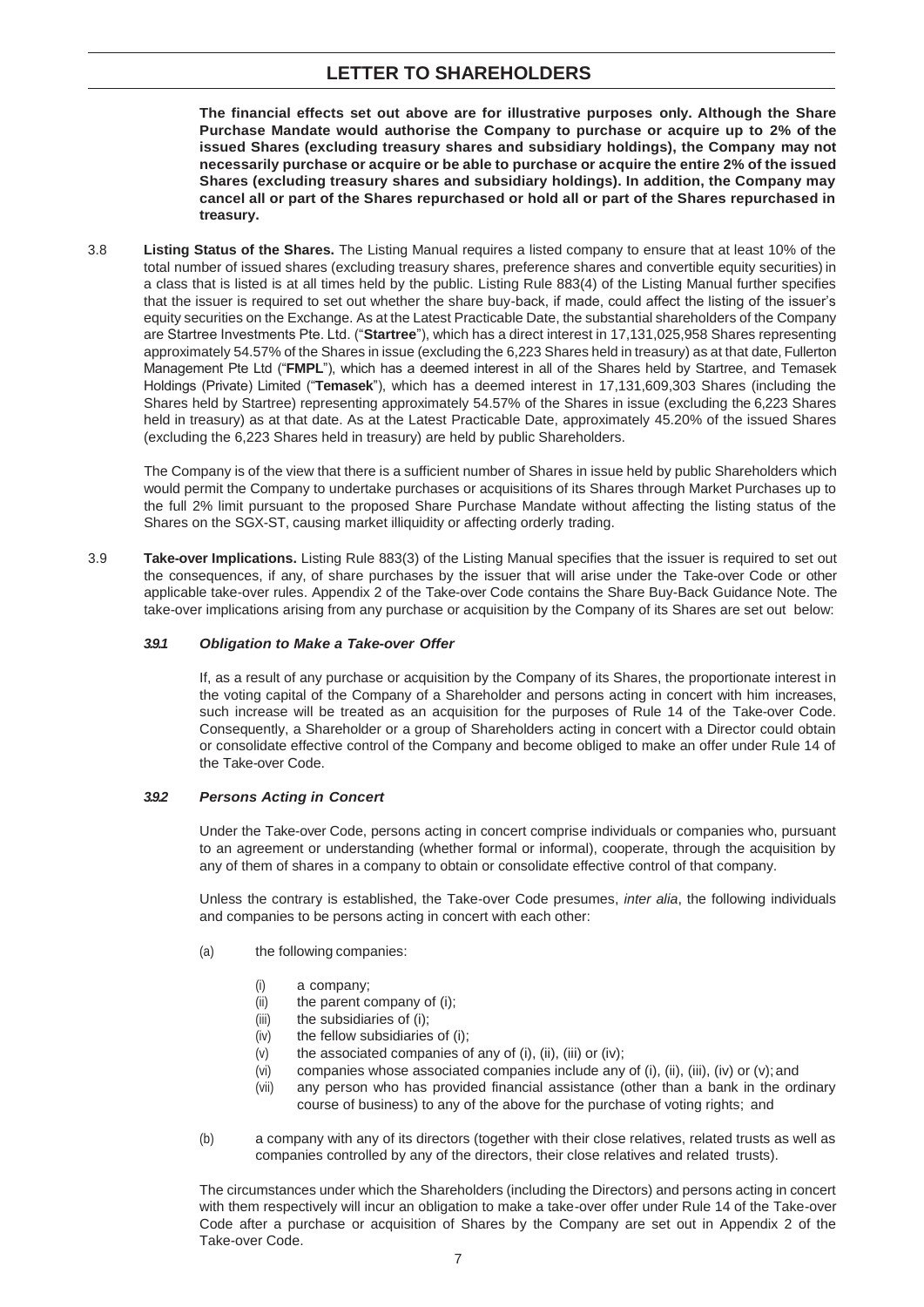## *3.9.3 Effect of Rule 14 and Appendix 2*

In general terms, the effect of Rule 14 and Appendix 2 of the Take-over Code is that, unless exempted, the Directors and persons acting in concert with them will incur an obligation to make a take-over offer under Rule 14 if, as a result of the Company purchasing or acquiring Shares, the voting rights of such Directors and their concert parties would increase to 30% or more, or in the event that such Directors and their concert parties hold between 30% and 50% of the Company's voting rights, if the voting rights of such Directors and their concert parties would increase by more than 1% in any period of six months. In calculating the percentages of voting rights of such Directors and their concert parties, treasury shares shall be excluded.

Under Appendix 2 of the Take-over Code, a Shareholder not acting in concert with the Directors will not be required to make a take-over offer under Rule 14 if, as a result of the Company purchasing or acquiring its Shares, the voting rights of such Shareholder would increase to 30% or more, or, if such Shareholder holds between 30% and 50% of the Company's voting rights, the voting rights of such Shareholder would increase by more than 1% in any period of six months. Such Shareholder need not abstain from voting in respect of the resolution authorising the Share Purchase Mandate.

Based on the interests of substantial Shareholders as recorded in the Register of Substantial Shareholders as at the Latest Practicable Date, neither Temasek, FMPL nor Startree would become obliged to make a take-over offer for the Company under Rule 14 of the Take-over Code as a result of the purchase by the Company of the maximum limit of 2% of its issued Shares (excluding treasury shares) as at the Latest Practicable Date.

**Shareholders who are in doubt as to their obligations, if any, to make a mandatory take-over offer under the Take-over Code as a result of any purchase or acquisition of Shares by the Company should consult the Securities Industry Council and/or their professional advisers at the earliest opportunity.**

3.10 **Reporting Requirements.** Listing Rule 886(1) of the Listing Manual requires the issuer to report all purchases or acquisitions of its shares to the SGX-ST not later than 9.00 a.m. (i) in the case of a Market Purchase, on the market day following the day of purchase or acquisition of any of its shares and (ii) in the case of an Off-Market Purchase under an equal access scheme, on the second market day after the close of acceptances of the offer. Such announcement (which must be in the form of Appendix 8.3.1 to the Listing Manual) must include, *inter alia*, details of the date of the purchase, the total number of shares purchased, the number of shares cancelled, the number of shares held as treasury shares, the purchase price per share or the highest and lowest prices paid for such shares (as applicable), the total consideration (including stamp duties and clearing charges) paid or payable for the shares, the number of shares purchased as at the date of announcement (on a cumulative basis), the number of issued shares excluding treasury shares and subsidiary holdings after the purchase, the number of treasury shares held after the purchase and the number of subsidiary holdings after the purchase.

While the Listing Manual does not expressly prohibit any purchase of shares by a listed company during any particular time or times, because the listed company would be regarded as an "insider" in relation to any proposed purchase or acquisition of its issued shares, the Company will not undertake any purchase or acquisition of Shares pursuant to the proposed Share Purchase Mandate at any time after a price or trade sensitive development has occurred or has been the subject of a decision until the price or trade sensitive information has been publicly announced. In particular, the Company will not purchase or acquire any Shares during the period of one month immediately preceding the announcement of the Company's half-year and full-year financial statements. The Company will also not purchase or acquire any Shares during the period of two weeks immediately preceding the announcement of the Company's interim business updates for the first and third quarters of each financial year.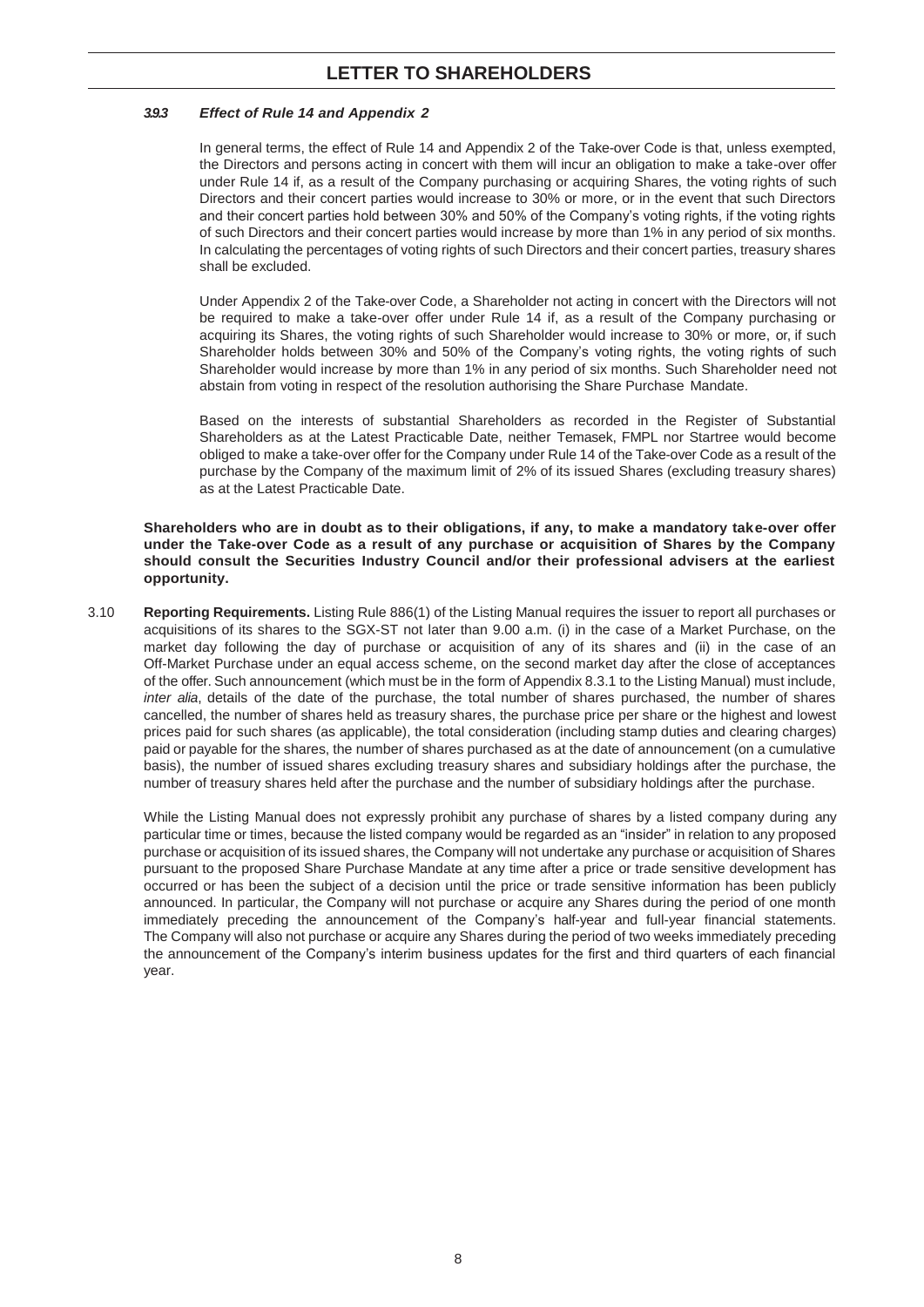## **4. DIRECTORS' AND SUBSTANTIAL SHAREHOLDERS' INTERESTS**

4.1 **Directors' Interests.** As at the Latest Practicable Date, the Directors' interests in Shares as recorded in the Register of Directors' Shareholdings are as follows:

| <b>Number of Shares</b>          |        |                                  |            | Number of<br><b>Shares</b>                  |
|----------------------------------|--------|----------------------------------|------------|---------------------------------------------|
| <b>Direct</b><br><b>Interest</b> | 9/6(1) | <b>Deemed</b><br><b>Interest</b> | 0/0(1)     | comprised in<br>outstanding<br>share awards |
| 9,694,126                        | 0.031  |                                  |            |                                             |
| 897,485                          | 0.003  |                                  |            |                                             |
| 25,425,714                       | 0.081  |                                  |            |                                             |
| 217,500                          | 0.001  | 123,000                          | $n.m.$ (2) |                                             |
| 3,933,000                        | 0.013  |                                  |            |                                             |
| 2,791,800                        | 0.009  |                                  |            |                                             |
| 1,652,800                        | 0.005  |                                  |            |                                             |
| 1.613.800                        | 0.005  |                                  |            |                                             |
| 1,304,200                        | 0.004  |                                  |            |                                             |
| 7,110,474                        | 0.023  |                                  |            |                                             |
|                                  |        |                                  |            |                                             |

#### **Notes**:

- (1) Based on 31,389,105,375 Shares in issue (and disregarding 6,223 Shares held in treasury) as at the Latest Practicable Date.
- (2) Not meaningful.
- 4.2 **Substantial Shareholders' Interests.** As at the Latest Practicable Date, the interests of the substantial Shareholders in Shares as recorded in the Register of Substantial Shareholders are as follows:

| <b>Substantial Shareholder</b> | <b>Number of Shares</b>          |        |                                                     |                |  |
|--------------------------------|----------------------------------|--------|-----------------------------------------------------|----------------|--|
|                                | <b>Direct</b><br><b>Interest</b> | 9/2(1) | <b>Deemed</b><br><b>Interest</b>                    | 9/0(1)         |  |
| Startree                       | 17,131,025,958                   | 54.57  |                                                     |                |  |
| <b>FMPL</b><br>Temasek         |                                  |        | 17,131,025,958 <sup>(2)</sup><br>17,131,609,303 (3) | 54.57<br>54.57 |  |

**Notes:**

- (1) Based on 31,389,105,375 Shares in issue (and disregarding 6,223 Shares held in treasury) as at the Latest Practicable Date, and rounded down to the nearest 0.01%.
- (2) FMPL is deemed to be interested in the 17,131,025,958 Shares held by Startree.
- (3) Temasek is deemed to be interested in the 17,131,025,958 Shares held by Startree and the 583,345 Shares in which its associated companies have direct or deemed interests pursuant to Section 4 of the Securities and Futures Act 2001.

#### **5. DIRECTORS' RECOMMENDATIONS**

5.1 **Proposed Renewal of the IPT Mandate.** All the Directors are interested persons (as described in paragraph 5.1 of the Appendix to this Letter). Accordingly, they have refrained from making any voting recommendation to Shareholders in respect of Ordinary Resolution No. 11, being the Ordinary Resolution relating to the proposed renewal of the IPT Mandate to be proposed at the 2022 AGM.

Temasek and each of the Directors will abstain from voting, and each has undertaken to ensure that its/his/her associates will abstain from voting, on Ordinary Resolution No. 11, being the Ordinary Resolution relating to the proposed renewal of the IPT Mandate to be proposed at the 2022 AGM. The Company will disregard any votes cast by Temasek and each of the Directors, and their respective associates, in respect of their holdings of Shares (if any) on Ordinary Resolution No. 11. The Chairman of the 2022 AGM will accept appointment as proxy for any other Shareholder to vote in respect of Ordinary Resolution No. 11, where such Shareholder has given specific instructions in a validly completed and submitted Proxy Form as to voting, or abstentions from voting, in respect of Ordinary Resolution No. 11.

5.2 **Proposed Renewal of the Share Purchase Mandate.** The Directors are of the opinion that the proposed renewal of the Share Purchase Mandate is in the best interests of the Company. Accordingly, they recommend that Shareholders vote in favour of Ordinary Resolution No. 12, being the Ordinary Resolution relating to the proposed renewal of the Share Purchase Mandate to be proposed at the 2022 AGM.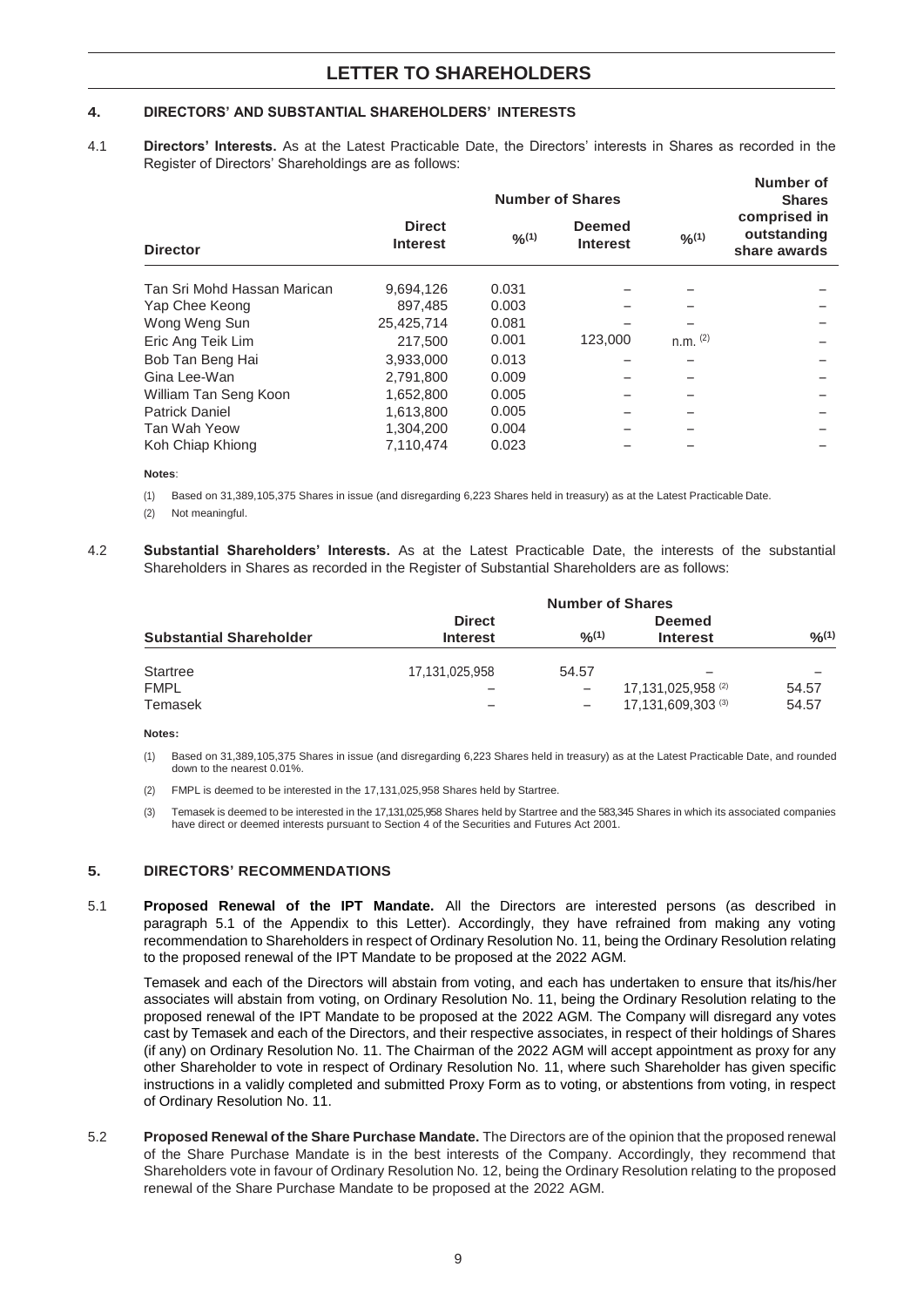## **6. DIRECTORS' RESPONSIBILITY STATEMENT**

The Directors collectively and individually accept full responsibility for the accuracy of the information given in this Letter and confirm after making all reasonable enquiries that, to the best of their knowledge and belief, this Letter constitutes full and true disclosure of all material facts about the Proposals, and the Company and its subsidiaries which are relevant to the Proposals, and the Directors are not aware of any facts the omission of which would make any statement in this Letter misleading. Where information in this Letter has been extracted from published or otherwise publicly available sources or obtained from a named source, the sole responsibility of the Directors has been to ensure that such information has been accurately and correctly extracted from those sources and/or reproduced in this Letter in its proper form and context.

## **7. INSPECTION OF DOCUMENTS**

The Annual Report 2021 and the 2021 Letter to Shareholders may be accessed at the Company's website at the URLs [https://www.sembmarine.com/investor-](http://www.sembmarine.com/investor-relations/annual-report)[relations/annual-re](https://www.sembmarine.com/investor-relations/annual-report)port and [https://www.sembmarine.com/investor](https://www.sembmarine.com/investor-relations/circular-to-shareholder)[relations/circular-to-shareholder,](https://www.sembmarine.com/investor-relations/circular-to-shareholder) respectively.

Yours faithfully for and on behalf of the Board of Directors of Sembcorp Marine Ltd

Tan Sri Mohd Hassan Marican Chairman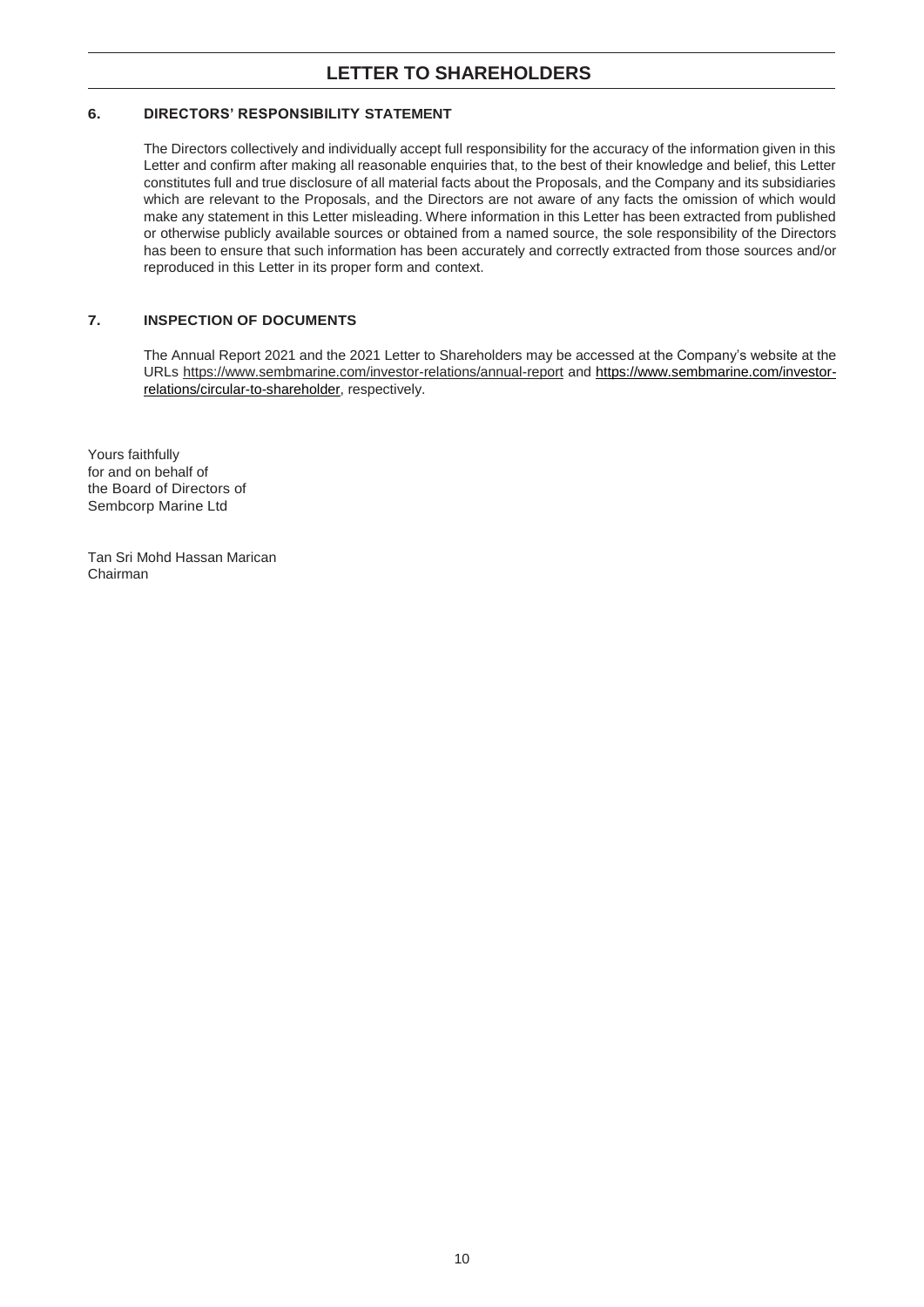# **THE IPT MANDATE**

## **1. CHAPTER 9 OF THE LISTING MANUAL**

- 1.1. Chapter 9 of the Listing Manual of the SGX-ST governs transactions by a listed company, as well as transactions by its subsidiaries and associated companies that are considered to be at risk, with the listed company's interested persons. When this Chapter applies to a transaction and the value of that transaction alone or on aggregation with other transactions conducted with the interested person during the financial year reaches, or exceeds, certain materiality thresholds, the listed company is required to make an immediate announcement, or to make an immediate announcement and seek its shareholders' approval for that transaction.
- 1.2. Except for certain transactions which, by reason of the nature of such transactions, are not considered to put the listed company at risk to its interested person and hence are excluded from the ambit of Chapter 9 of the Listing Manual, immediate announcement and/or shareholders' approval would be required in respect of transactions with interested persons if certain financial thresholds (which are based on the value of the transaction as compared with the listed company's latest audited consolidated net tangible assets ("**NTA**")) are reached or exceeded. In particular, shareholders' approval is required for an interested person transaction of a value equal to, or which exceeds:
	- (a) 5% of the listed company's latest audited consolidated NTA; or
	- (b) 5% of the listed company's latest audited consolidated NTA, when aggregated with other transactions entered into with the same interested person (as such term is construed under Chapter 9 of the Listing Manual) during the same financial year.
- 1.3. Based on the latest audited consolidated financial statements of the Group for the financial year ended 31 December 2021, the consolidated NTA of the Group was S\$3,802,858,000. In relation to the Company, for the purposes of Chapter 9 of the Listing Manual, in the current financial year and until such time as the consolidated audited financial statements of the Group for the financial year ending 31 December 2022 are published, 5% of the latest audited consolidated NTA of the Group would be S\$190,142,900.
- 1.4. Chapter 9 of the Listing Manual permits a listed company, however, to seek a mandate from its shareholders for recurrent transactions of a revenue or trading nature or those necessary for its day-to-day operations such as the purchase and sale of supplies and materials (but not in respect of the purchase or sale of assets, undertakings or businesses) that may be carried out with the listed company's interested persons.
- 1.5. Under the Listing Manual:
	- (a) an "**entity at risk**" means:
		- (i) the listed company;
		- (ii) a subsidiary of the listed company that is not listed on the SGX-ST or an approved exchange; or
		- (iii) an associated company of the listed company that is not listed on the SGX-ST or an approved exchange, provided that the listed company and/or its subsidiaries (the "**listed group**"), or the listed group and its interested person(s), has control over the associated company;
	- (b) an "**interested person**" means a director, chief executive officer or controlling shareholder of the listed company or an associate of such director, chief executive officer or controlling shareholder. The SGX-ST may also deem any person or entity to be an interested person if the person or entity has entered into, or proposes to enter into (i) a transaction with an entity at risk, and (ii) an agreement or arrangement with an interested person in connection with that transaction;
	- (c) an "**associate**" in relation to an interested person who is a director, chief executive officer or controlling shareholder includes an immediate family member (that is, the spouse, child, adopted child, step-child, sibling or parent) of such director, chief executive officer or controlling shareholder, the trustees of any trust of which the director/his immediate family, the chief executive officer/his immediate family or controlling shareholder/his immediate family is a beneficiary or, in the case of a discretionary trust, is a discretionary object, and any company in which the director/his immediate family, the chief executive officer/his immediate family or controlling shareholder/his immediate family has an aggregate interest (directly or indirectly) of 30% or more, and, where a controlling shareholder is a corporation, its subsidiary or holding company or fellow subsidiary or a company in which it and/or they have (directly or indirectly) an interest of 30% or more;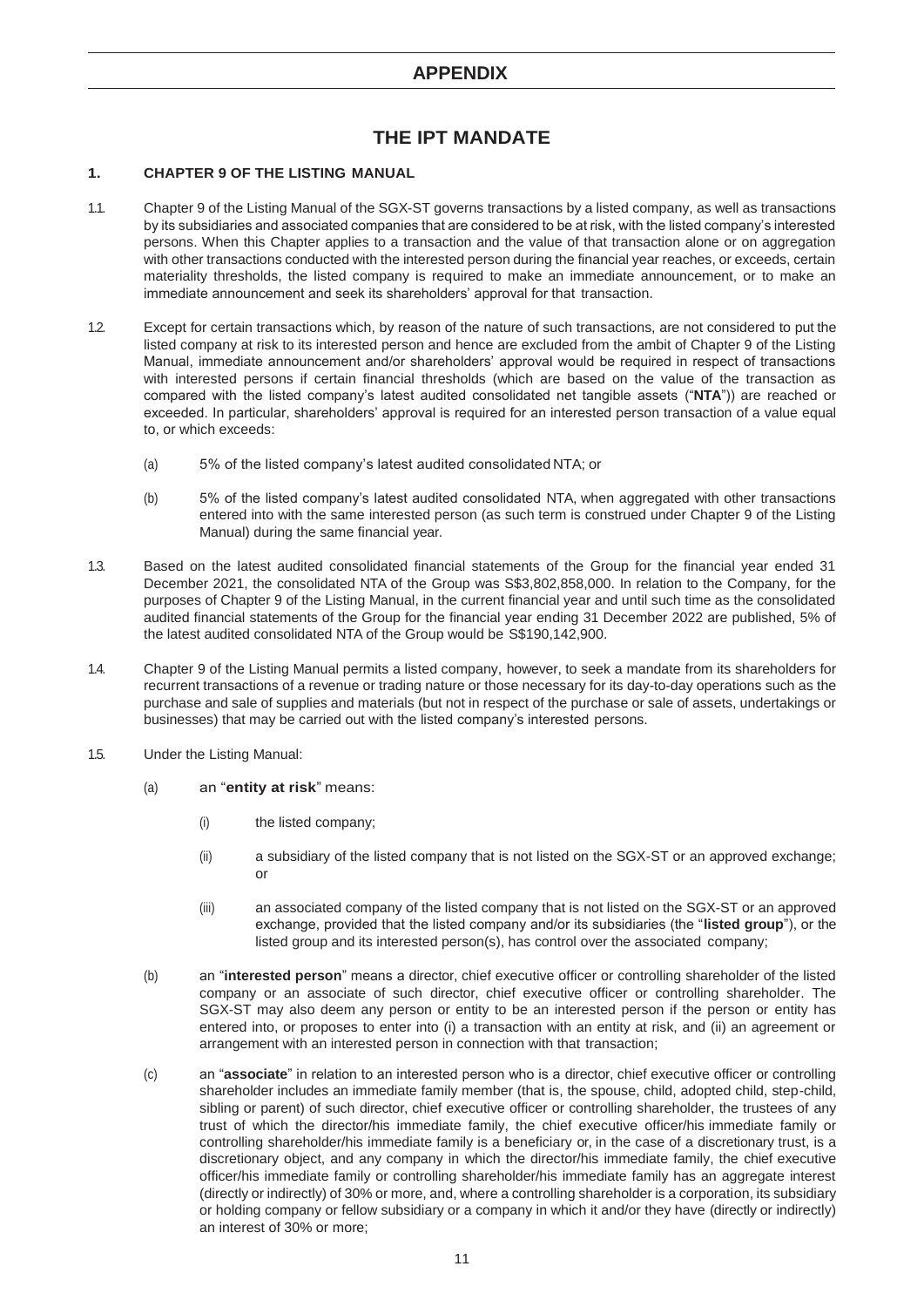- (d) an "**approved exchange**" means a stock exchange that has rules which safeguard the interests of shareholders against interested person transactions according to similar principles to Chapter 9 of the Listing Manual; and
- (e) an "**interested person transaction**" means a transaction between an entity at risk and an interested person.

## **2. RATIONALE FOR THE IPT MANDATE**

- 2.1. It is envisaged that in the ordinary course of their businesses, transactions between companies in the EAR Group (as defined below) and the Company's interested persons are likely to occur from time to time. Such transactions would include, but are not limited to, the provision of goods and services in the ordinary course of business of the EAR Group to the Company's interested persons or the obtaining of goods and services from them.
- 2.2. In view of the time-sensitive nature of commercial transactions, the renewal of the interested person transaction mandate (the "**IPT Mandate**") pursuant to Chapter 9 of the Listing Manual will enable:
	- (a) the Company;
	- (b) subsidiaries of the Company (excluding other subsidiaries listed on the SGX-ST or an approved exchange); and
	- (c) associated companies of the Company (other than an associated company that is listed on the SGX-ST or an approved exchange) over which the Company, the Group and interested persons has or have control,

(together,the"**EARGroup**"),oranyofthem,intheordinarycourseoftheirbusinesses,toenterintothecategories of transactions ("**Interested Person Transactions**") set out in paragraph 6 below with the specified classes of the Company's interested persons (the "**Interested Persons**") set out in paragraph 5.1 below, provided such Interested Person Transactions are made on normal commercial terms.

## **3. SCOPE OF THE IPT MANDATE**

- 3.1. The EAR Group engages in a wide range of activities which include the following principal activities for which the renewal of the IPT Mandate is sought:
	- (a) newbuilding, engineering, procurement and construction, conversion and repair services for all marine and offshore vessels, platforms and structures; nearshore terminal solutions; sale and purchase of vessels; offshore engineering; metal and steel fabrication; design and procurement services; project management services;
	- (b) ancillary services such as the supply of equipment rental services; bulk trading in materials and copper slag; the processing and distribution of copper slag for grit blasting and building; marine, general electronic and electrical works and general contracting services; and
	- (c) provision of turnkey engineering and construction services for oil and gas industries.
- 3.2. The IPT Mandate does not cover any transaction by a company in the EAR Group with an Interested Person that is below S\$100,000 in value as the threshold and aggregation requirements of Chapter 9 of the Listing Manual would not apply to such transactions. The IPT Mandate would, however, cover Interested Person Transactions with values below S\$100,000 entered into during the same financial year and which are aggregated by the SGX-ST under Chapter 9 of the Listing Manual and treated as if they were one Interested Person Transaction which has a value of S\$100,000 or more.
- 3.3. Transactions with interested persons (including the Interested Persons) that do not fall within the ambit of the IPT Mandate will be subject to the relevant provisions of Chapter 9 of the Listing Manual and/or other applicable provisions of the Listing Manual.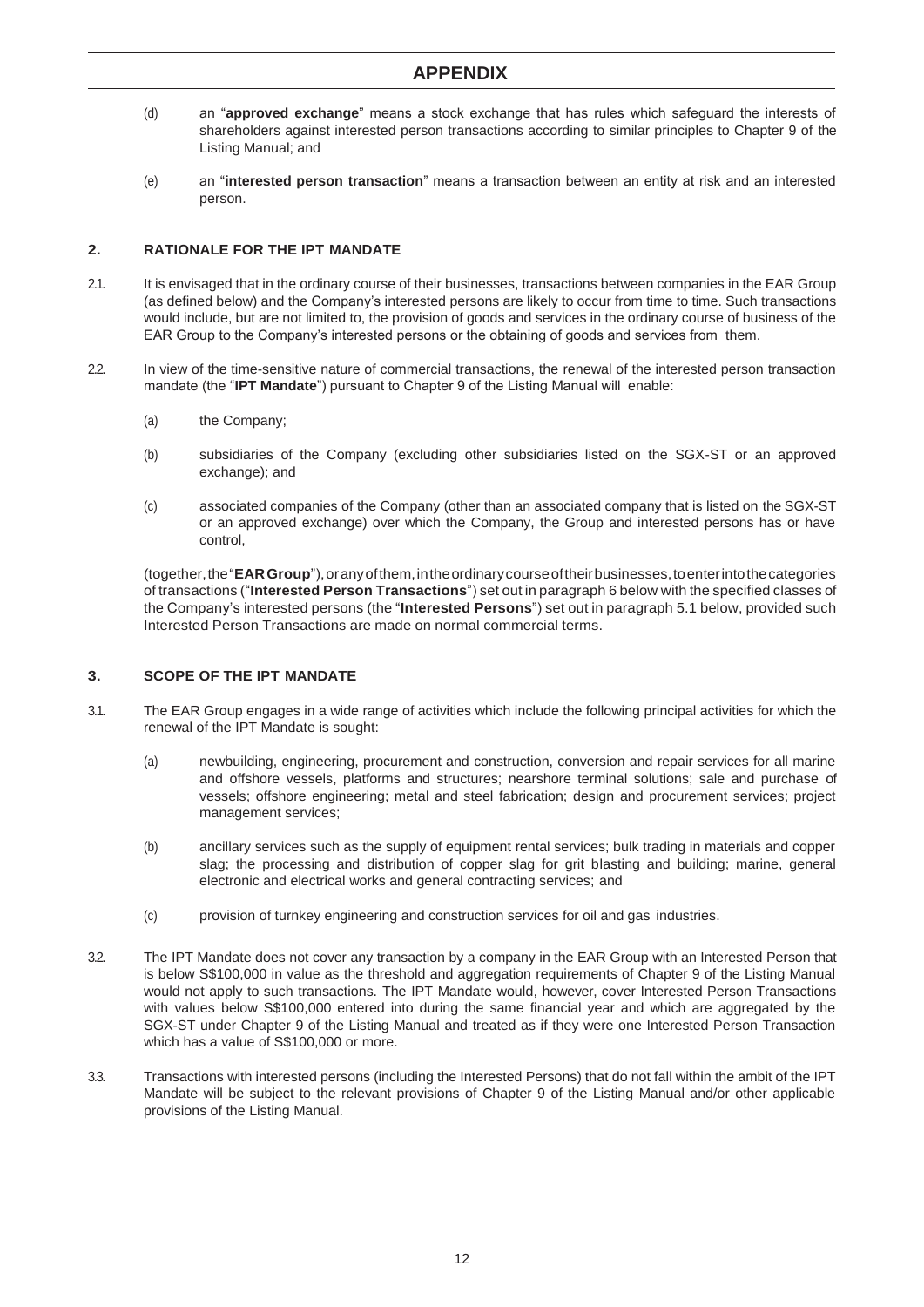## **4. BENEFIT TO SHAREHOLDERS**

The IPT Mandate (and its subsequent renewal thereafter on an annual basis) will enhance the ability of companies in the EAR Group to pursue business opportunities which are time-sensitive in nature, and will eliminate the need for the Company to announce, or to announce and convene separate general meetings on each occasion to seek

Shareholders' prior approval for the entry by the relevant company in the EAR Group into such transactions. This will substantially reduce the expenses associated with the convening of general meetings on an *ad hoc* basis, considerably improve administrative efficacy, and allow manpower resources and time to be channeled towards attaining other corporate objectives.

## **5. CLASSES OF INTERESTED PERSONS**

- 5.1. The IPT Mandate applies to the Interested Person Transactions (as described in paragraph 6 below) which are carried out with the following classes of Interested Persons:
	- (a) Temasek Holdings (Private) Limited and its associates (the "**Temasek Group**"); and
	- (b) Directors, chief executive officer and controlling shareholders of the Company (other than the controlling shareholder described in sub-paragraph (a) above) and their respective associates.
- 5.2. Transactions with Interested Persons which do not fall within the ambit of the IPT Mandate shall be subject to the relevant provisions of Chapter 9 of the Listing Manual.

## **6. CATEGORIES OF INTERESTED PERSON TRANSACTIONS**

The Interested Person Transactions with the Interested Persons (as described in paragraph 5.1 above) which are covered by the IPT Mandate and the benefits to be derived therefrom are set out below:

## **(a) General Transactions**

Thiscategoryrelatestogeneraltransactions("**GeneralTransactions**")inconnectionwiththeprovision to, or the obtaining from, Interested Persons of products and services in the normal course of business of the EAR Group (as more particularly described in paragraph 3.1 above) or which are necessary for the day-to-day operations of the EAR Group comprising the following:

- (i) the provision of newbuilding, conversion and repair services for all marine and offshore vessels, platforms and structures, and nearshore terminal solutions;
- (ii) the provision of engineering, procurement, construction, installation and commissioning services for marine and offshore vessels, platforms and structures, modules and floating production systems services, and nearshore terminal solutions;
- (iii) the provision of complete Floating Production Storage and Offloading ("**FPSO**") facilities, including FPSO hull conversion, topside, turret and mooring system fabrication and installation, integration of marine and process controls and instrumentation systems;
- (iv) the provision of project management services;
- (v) the sale and purchase of vessels;
- (vi) the obtaining and provision of construction and design consultancy services (covering architectural, structural, mechanical, civil, electrical and land/quantity surveying) for purposes of meeting the construction and engineering requirements of the Company;
- (vii) the fabrication of steelwork structure, pipe fittings and painting for the marine industry;
- (viii) the leasing and rental (as lessor and lessee) of equipment, land parcels or office space used in connection with the services provided;
- (ix) the provision of marine, general electronic and electrical works and general contracting services;
- (x) the provision of ancillary services such as bulk trading in materials;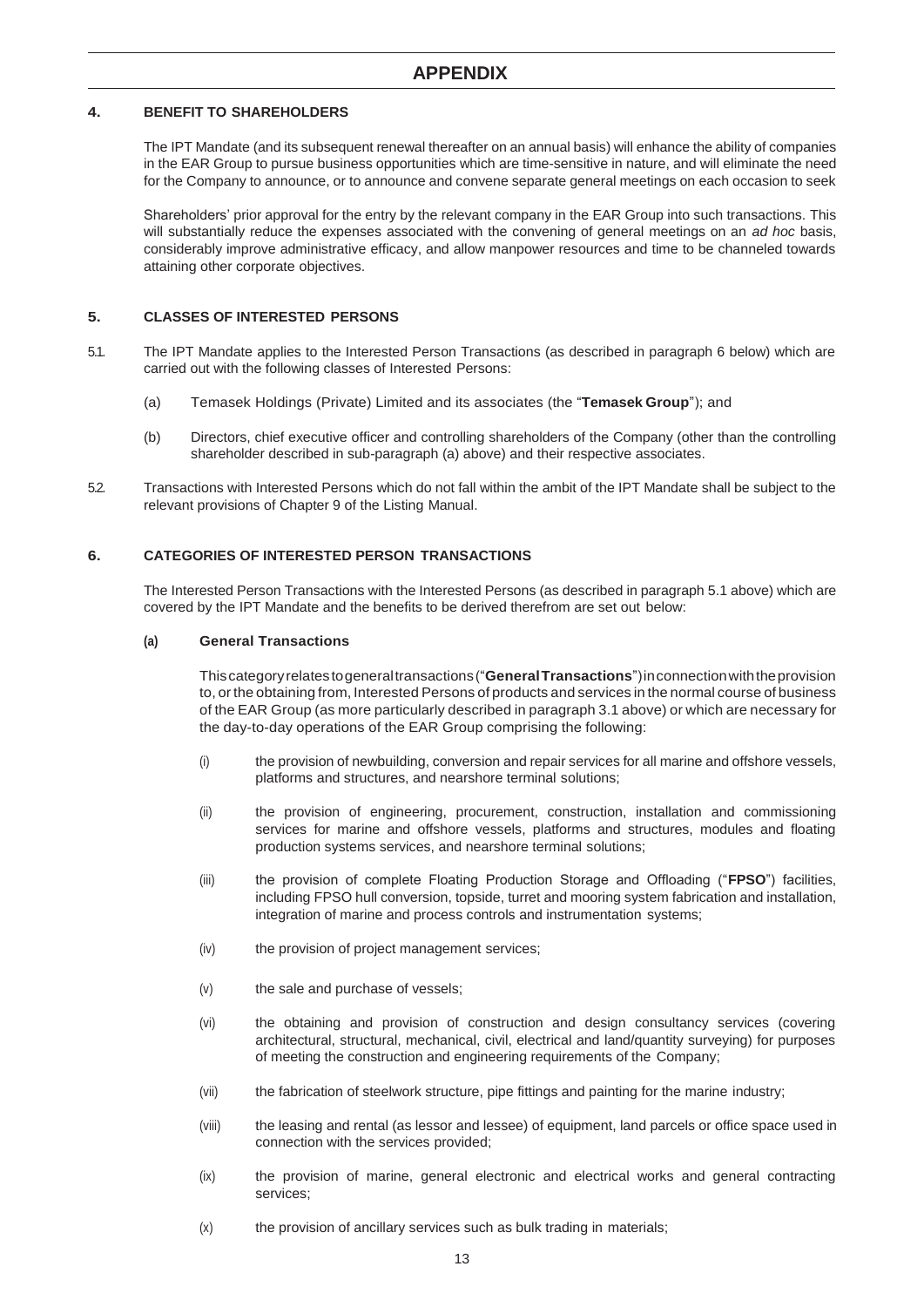- (xi) the obtaining or the purchase of electronic and engineering equipment, computer maintenance and systems, software licences and information technology services, logistic services and insurances;
- (xii) the collection and treatment of used copper slag and the processing and distribution of copper slag for blast cleaning purposes;
- (xiii) the production and sale of concrete products;
- (xiv) the provision of turnkey contracting services in marine automation, switchboard fabricators, motor and generators refurbishing, heating ventilation air conditioners and industrial electronic boards assembly and any of the businesses of engineering and electricians (metalwork specialists and machinery fitting);
- (xv) ship owning and the provision of specialist marine services;
- (xvi) the provision of corrosion control services (including blasting and painting) and equipment trading;
- (xvii) the provision of factoring services to in-housesub-contractors;
- (xviii) the provision of harbour tug services;
- (xix) the obtaining of electricity and steam and other power sources and utilities;
- (xx) the obtaining of industrial and commercial waste collection services;
- (xxi) the obtaining of printing or publishing services;
- (xxii) the purchase of airline tickets; and
- (xxiii) the provision or the obtaining of such other products and/or services which are incidental to or in connection with the provision or obtaining of products and/or services in sub-paragraphs (i) to (xxii) above.

The transactions set out in paragraphs (i) to (vii) arise in the normal course of business of the Company, while those set out in paragraphs (viii) to (xxiii) are necessary for the day-to-day operations of the Company.

The EAR Group will benefit from having access to competitive quotes from the different companies in the different industries within the Temasek Group in addition to obtaining quotes from, or transacting with, non-Interested Persons.

#### **(b) Treasury Transactions**

Treasury transactions ("**Treasury Transactions**") comprise (a) the placement of funds with any Interested Person, (b) the borrowing of funds from any Interested Person, (c) the entry into with any Interested Person of forex, swap and option transactions for hedging purposes and (d) the subscription of debt securities or preference shares issued by any Interested Person and the issue of debt securities or preference shares to any Interested Person and the buying from, or the selling to, any Interested Person of debt securities or preference shares.

The EAR Group can benefit from competitive rates and quotes in an expedient manner on the placement of funds with, the borrowings from, the entry into forex, swap and option transactions with, and the subscription and purchase of debt securities or preference shares issued by, or the issue of debt securities or preference shares to, any Interested Person.

#### **(c) Management Support Services**

The EAR Group may, from time to time, receive management and support services from its Interested Persons in the areas of finance, treasury, investment risk review, governmental relations, strategic development, management information systems, and human resources management and development ("**Management Support Services**"). By having access to and providing such management support, the EAR Group will derive operational and financial leverage in its dealings with third parties as well as benefits from the global network of its Interested Persons.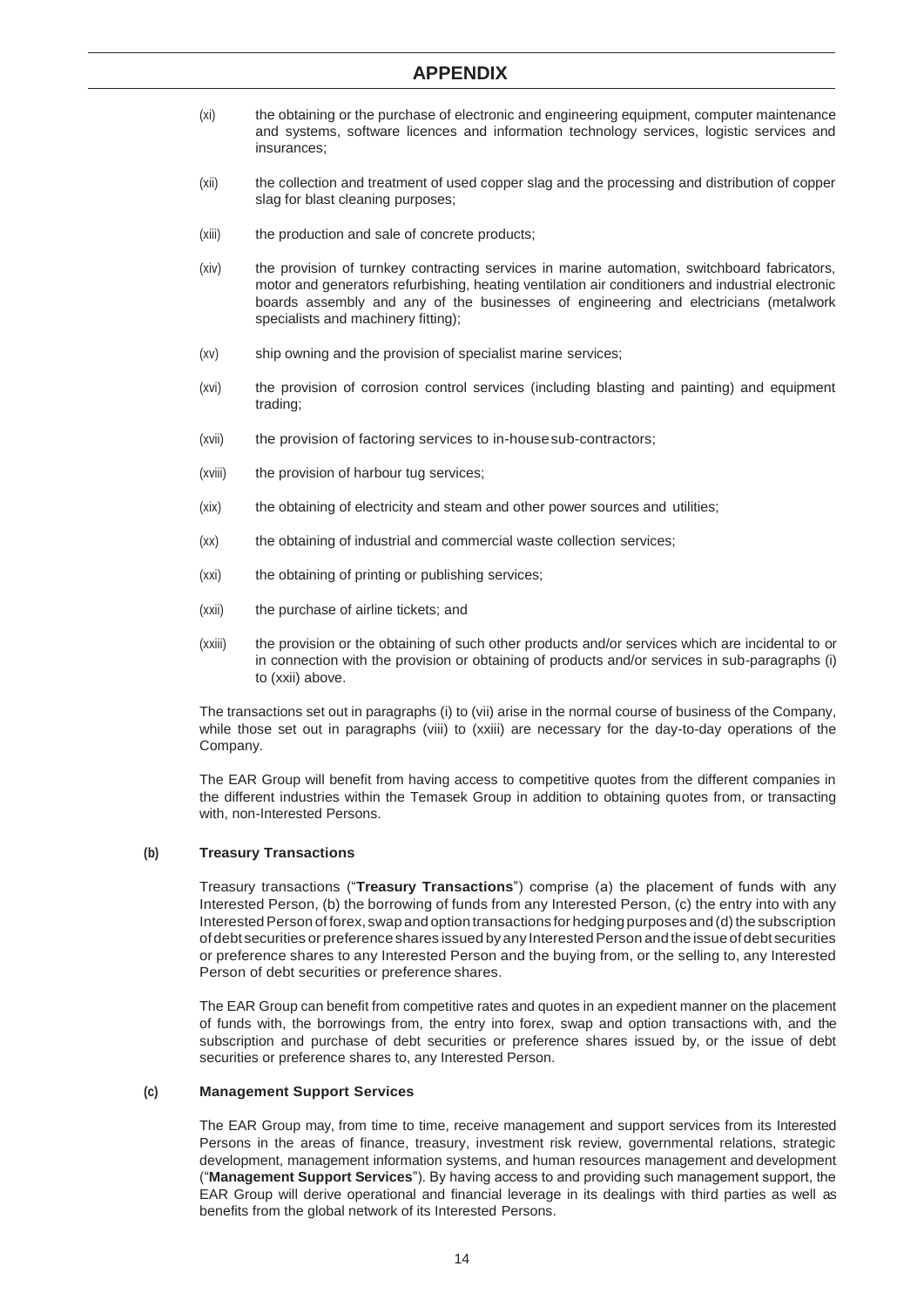## **7. REVIEW PROCEDURES FOR INTERESTED PERSON TRANSACTIONS**

7.1. The EAR Group has established the following procedures to ensure that Interested Person Transactions are undertaken on an arm's length basis and on normal commercial terms:

#### *7.1.1. General Transactions*

#### Review Procedures

In general, there are procedures established by the EAR Group to ensure that General Transactions with Interested Persons are undertaken on an arm's length basis and on normal commercial terms consistent with the EAR Group's usual business practices and policies, which are generally no more favourable to the Interested Persons than those extended to unrelated third parties.

In particular, the following review procedures have been put in place.

*(a) Provision of Services or the Sale of Products*

The review procedures are:

- (i) all contracts entered into or transactions with Interested Persons are to be carried out at the prevailing market rates or prices of the service or product providers, on terms which are no more favourable to the Interested Person than the usual commercial terms extended to unrelated third parties (including, where applicable, preferential rates/prices/discounts accorded to corporate customers or for bulk purchases) or otherwise in accordance with applicable industry norms; and
- (ii) where the prevailing market rates or prices are not available due to the nature of service to be provided or the product to be sold, the EAR Group's pricing for such services to be provided or products to be sold to Interested Persons is determined in accordance with the EAR Group's usual business practices and pricing policies, consistent with the usual margin to be obtained by the EAR Group for the same or substantially similar type of contract or transaction with unrelated third parties. In determining the transaction price payable by Interested Persons for such services or products, factors such as, but not limited to, quantity, volume, consumption, customer requirements, specifications, duration of contract and strategic purposes of the transaction will be taken into account.
- *(b) Obtaining of Services or the Purchasing of Products*

The review procedures are:

- (i) all contracts entered into or transactions with Interested Persons are to be carried out by obtaining quotations (wherever possible or available) from at least two other unrelated third party suppliers for similar quantities and/or quality of services or products, prior to contracting or transacting with the Interested Person, as a basis for comparison to determine whether the price and terms offered by the Interested Person are fair and reasonable and comparable to those offered by other unrelated third parties for the same or substantially similar type of services or products. In determining whether the price and terms offered by the Interested Person are fair and reasonable, factors such as, but not limited to, delivery schedules, specification compliance, track record, experience and expertise, and where applicable, preferential rates, rebates or discounts accorded for bulk purchases, will also be taken into account; and
- (ii) in the event that such competitive quotations cannot be obtained (for instance, if there are no unrelated third party vendors of similar products or services, or if the product is a proprietary item), the senior management staff of the relevant company in the EAR Group (with no interest, direct or indirect, in the transaction), will determine whether the price and terms offered by the Interested Person are fair and reasonable.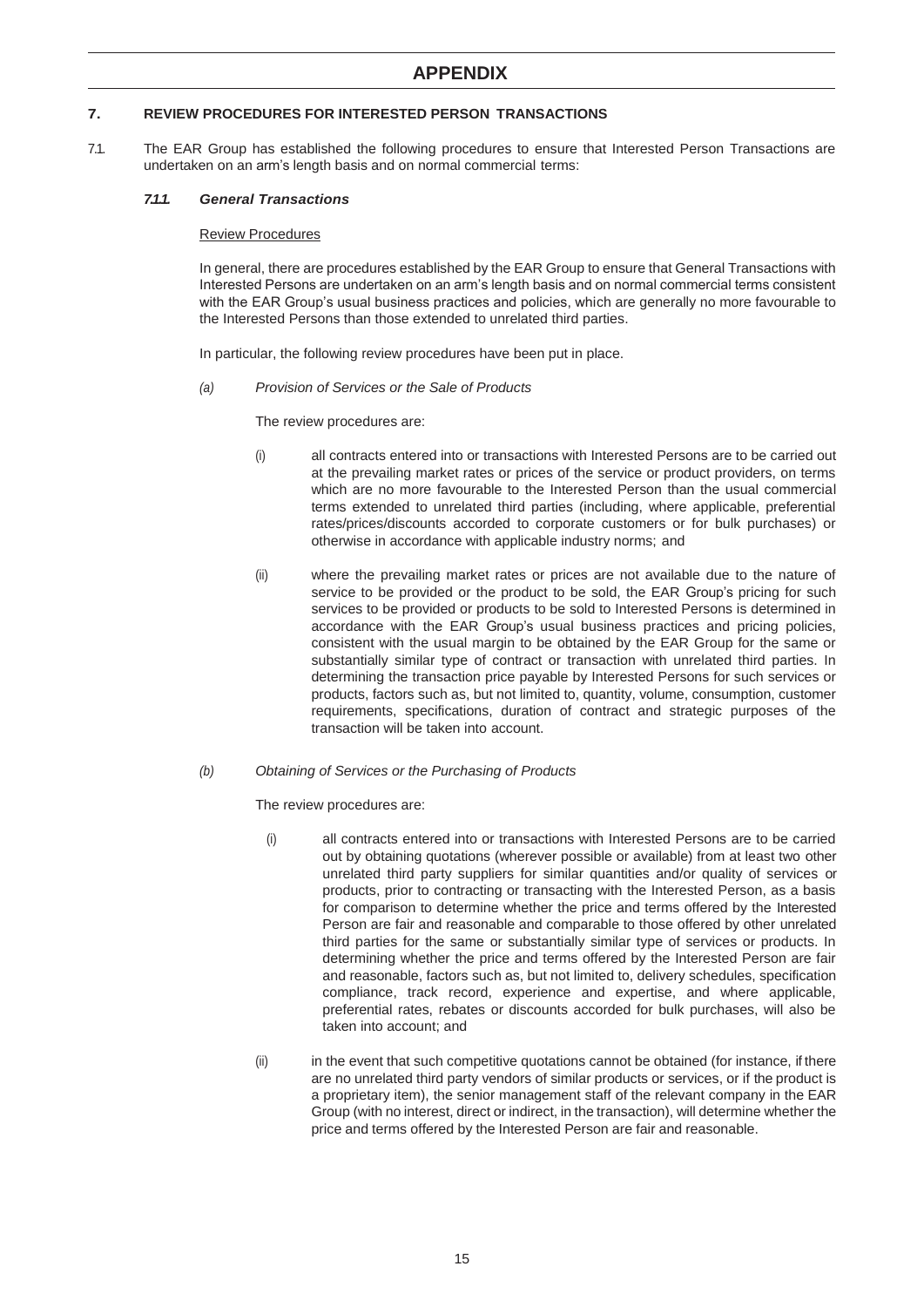## Threshold Limits

In addition to the review procedures, the EAR Group supplements its internal systems to ensure that General Transactions are undertaken with Interested Persons on an arm's length basis and on normal commercial terms as follows:

- (i) a Category 1 transaction is one where the EAR Group's proportionate share in a transaction with an Interested Person is in excess of S\$50 million, except that in the case of sale and purchase of vessels, the EAR Group's proportionate share in such a transaction with an Interested Person is one in excess of S\$5 million; and
- (ii) a Category 2 transaction is one where the EAR Group's proportionate share in a transaction with an Interested Person is above S\$100,000 but below or equal to S\$50 million, except that in the case of sale and purchase of vessels, the EAR Group's proportionate share in such a transaction with an Interested Person is one below or equal to S\$5 million.

Category 1 transactions must be approved by the audit committee of the Company (the "**Audit Committee**") prior to being contracted. Category 2 transactions do not require the prior approval of the Audit Committee but shall be reviewed on a quarterly basis by the Audit Committee.

## *7.1.2. Treasury Transactions*

#### Review Procedures

In general, there are procedures established by the EAR Group to ensure that Treasury Transactions with Interested Persons are undertaken on an arm's length basis and on normal commercial terms consistent with the EAR Group's usual business practices and policies, which are generally no more favourable to the Interested Persons than those extended to unrelated third parties.

In particular, the following review procedures have been put in place.

*(a) Placements*

In relation to the placement with any Interested Person by the EAR Group of its funds, the Company will require that quotations shall be obtained from such Interested Person and at least two banks for rates of deposits with such banks of an equivalent amount, and for the equivalent period, of the funds to be placed by the EAR Group. The EAR Group will only place its funds with such Interested Person, provided that the terms quoted are no less favourable than the terms quoted by such banks for equivalent amounts.

#### *(b) Borrowings*

In relation to the borrowing of funds from any Interested Person by the EAR Group, the Company will require that quotations shall be obtained from such Interested Person and at least two banks for rates for loans from such banks of an equivalent amount, and for the equivalent period, of the funds to be borrowed. The EAR Group will only borrow funds from such Interested Person, provided that the terms quoted are no less favourable than those quoted by such banks.

#### *(c) Debt Securities and Preference Shares*

In relation to the subscription of debt securities or preference shares issued by, or purchase of debt securities or preference shares from, Interested Persons, the EAR Group will only enter into the subscription or purchase of such debt securities or preference shares provided that the price(s) at which the EAR Group subscribes for or purchases such debt securities or preference shares will not be higher than the price(s) at which such debt securities or preference shares are subscribed for or purchased by third parties.

In relation to the issue or sale to Interested Persons of debt securities or preference shares, the EAR Group will only issue or sell such debt securities or preference shares to Interested Persons provided that the price(s) at which the EAR Group issues or sells such debt securities or preference shares will not be lower than the price(s) at which such debt securities or preference shares are issued or sold to third parties. The EAR Group will also comply with all applicable laws and regulations in connection with the issue or sale of such debt securities or preference shares to Interested Persons.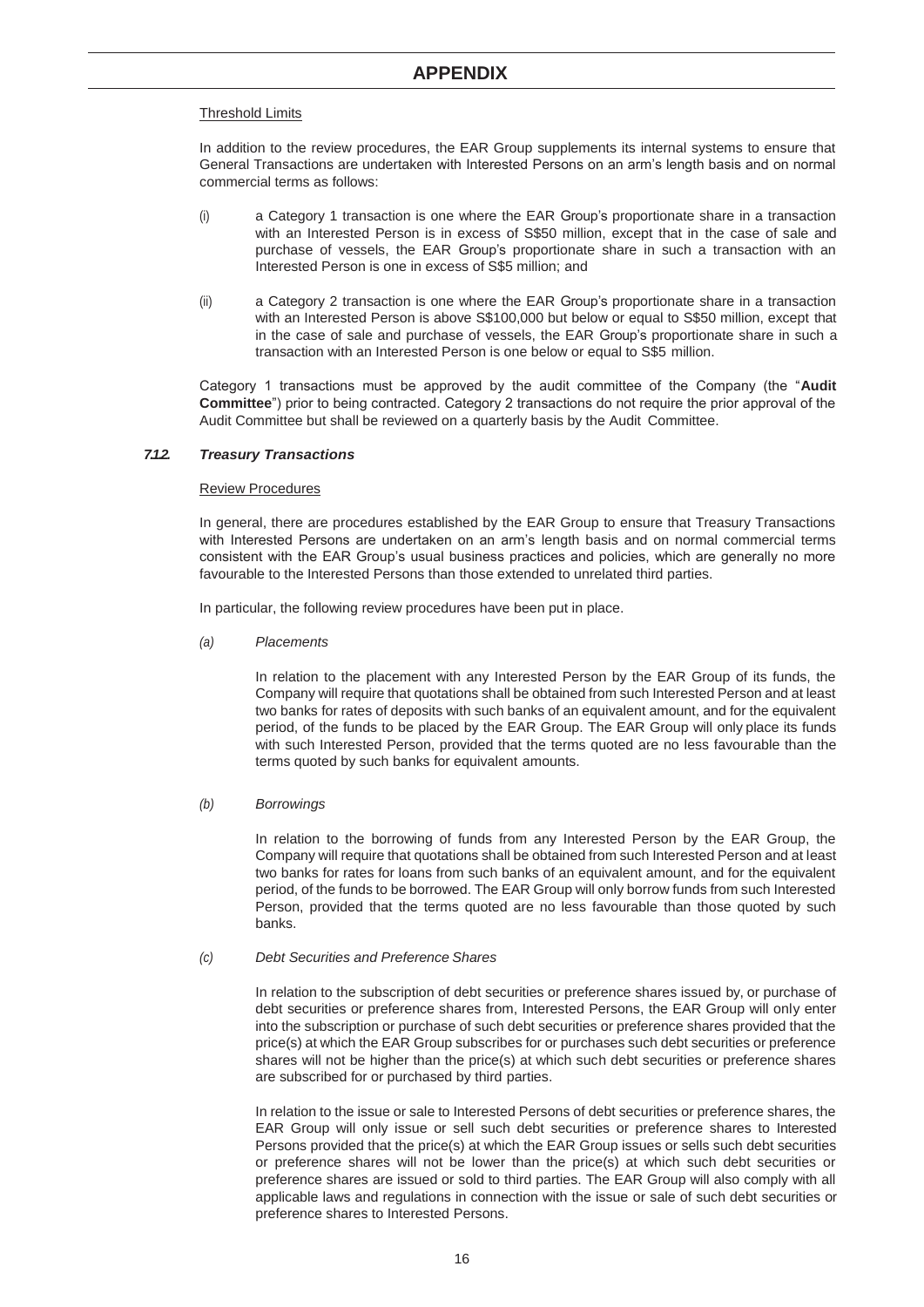# **APPENDIX**

For the purposes of the IPT Mandate, the preference shares to be subscribed or purchased from Interested Persons, or to be issued or sold to Interested Persons, will not carry any voting rights, except that they shall carry the right to attend any general meeting and in a poll thereat to at least one vote in respect of each such share held:

- (i) during such period as the preferential dividend or any part thereof remains in arrear and unpaid, such period starting from a date not more than 12 months, or such lesser period as the constitution may provide, after the due date of the dividend;
- (ii) upon any resolution which varies the rights attached to such shares; or
- (iii) upon any resolution for the winding up of the Company.
- *(d) Forex, Swaps, Options*

In relation to forex, swap and option transactions with any Interested Person by the EAR Group, the Company will require that rate quotations shall be obtained from such Interested Person and at least two banks. The EAR Group will only enter into such forex, swap or option transactions with such Interested Person provided that such terms quoted are no less favourable than the terms quoted by such banks.

#### Threshold Limits

In addition to the foregoing, the following threshold limits ("**Treasury Limits**") will be applied to supplement the internal systems of the EAR Group to ensure that Treasury Transactions are undertaken with Interested Persons on an arm's length basis and on normal commercial terms:

| <b>Type of Treasury Transaction</b>                    | <b>Treasury Limit</b><br>(S\$ million) |  |
|--------------------------------------------------------|----------------------------------------|--|
|                                                        |                                        |  |
| <b>Placements</b>                                      | 50                                     |  |
| <b>Borrowings</b>                                      | 50                                     |  |
| Subscription or Purchase of Debt Securities            | 50                                     |  |
| Issue or Sale of Debt Securities and Preference Shares | 50                                     |  |
| Subscription or Purchase of Preference Shares          | 30                                     |  |
| Forex, Swaps, Options                                  | 30                                     |  |

Where the EAR Group's proportionate share in a transaction with an Interested Person exceeds any of the Treasury Limits set out above, such transaction must be approved by the Audit Committee prior to its entry. Where the EAR Group's proportionate share in a transaction is equal to or below any of the Treasury Limits set out above, such transaction does not require the prior approval of the Audit Committee, but shall be reviewed on a quarterly basis by the Audit Committee.

#### *7.1.3. Management Support Services*

The EAR Group will satisfy itself that the costs for any Management Support Services provided by any Interested Person shall be on an arm's length and on normal commercial basis and in accordance with any formula for such cost recovery agreed with such Interested Person. Transactions exceeding the amount of S\$1,000,000 must be approved by the Audit Committee, and transactions equal to or below S\$1,000,000 shall be reviewed on a quarterly basis by the Audit Committee.

- 7.2. The Company will maintain a register of transactions carried out with Interested Persons pursuant to the IPT Mandate (recording the basis, including the quotations obtained to support such basis, on which they were entered into), and the Company's internal audit plan will incorporate a review of all transactions entered into in the relevant financial year pursuant to the IPT Mandate.
- 7.3. The Audit Committee of the Company shall review these internal audit reports on Interested Person Transactions to ascertain that the established review procedures to monitor Interested Person Transactions have been complied with.